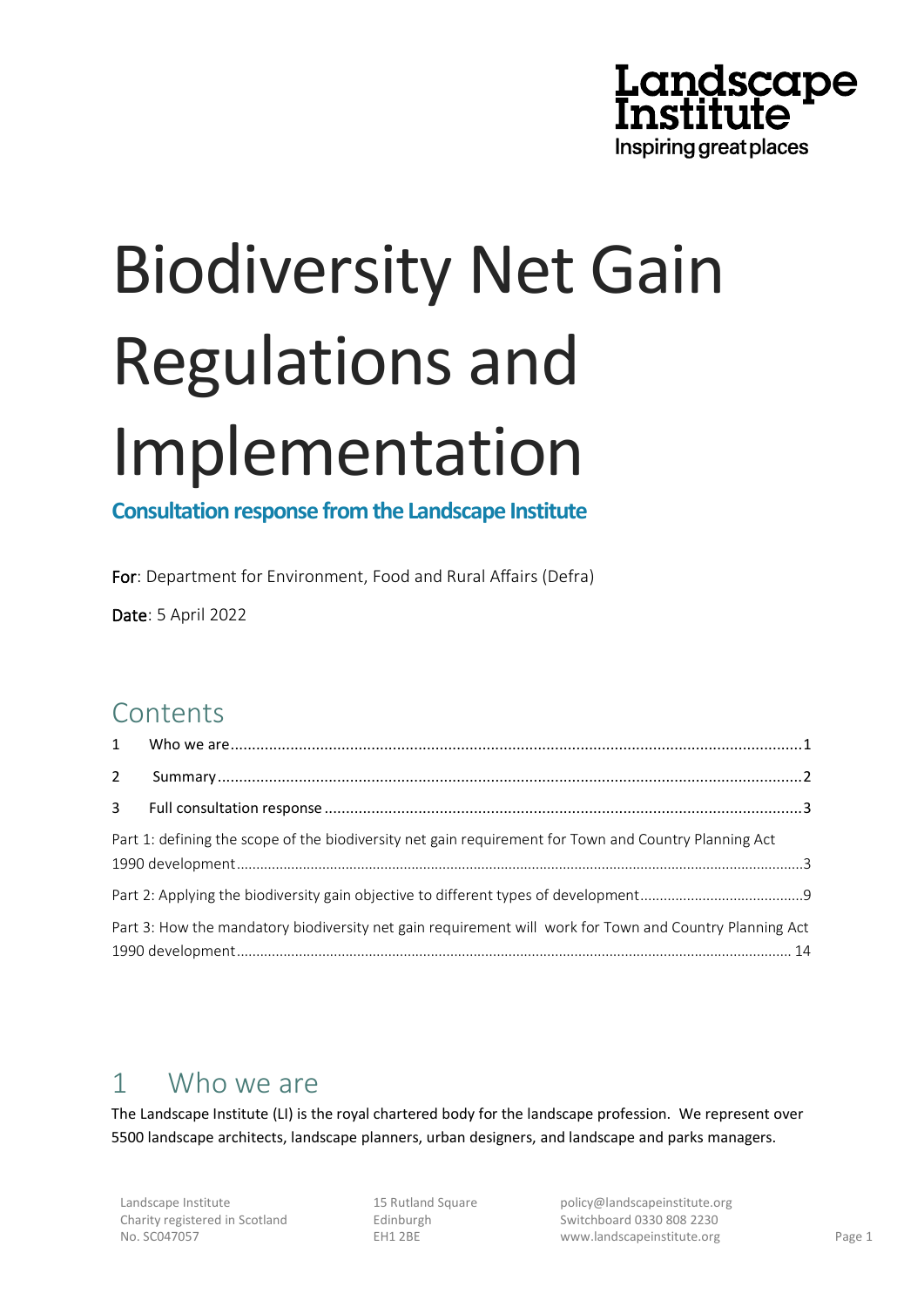As a professional organisation and educational charity, we provide training, accreditation, technical advice, and standards to maintain the high quality of the landscape profession across the UK. We protect and enhance the built and natural environment for the public benefit.

This consultation response has been informed by input from our Biodiversity Net Gain Advisory Group and our wider membership.

# <span id="page-1-0"></span>2 Summary

Biodiversity Net Gain (BNG) offers the potential to make a profound contribution to reversing the nature crisis. If done right, it can also contribute towards adapting to climate change, as well as delivering a range of other ecosystem services which benefit people and the planet.

We strongly welcome the Government's ambition in this area. The principles of biodiversity net gain which are set out in the Environment Act, and now in many local plans across the country, are profound – and should provide the framework for making all development greener.

The Landscape Institute is committed to providing standards, training, and guidance to its professional members to ensure that BNG can be embedded in their work following the transition period. To this end, [we have recently published a guidance document,](https://landscapewpstorage01.blob.core.windows.net/www-landscapeinstitute-org/2022/04/biodiversity-net-gain-for-landscape-professionals-faqs-v1.0-20220406.pdf) and will shortly be launching an accredited CPD course coproduced with CIEEM. Landscape professionals are essential to achieving green development which works for people, place, and nature.

The detailed proposals set out in this consultation document are – for the most part – well-constructed. We particularly welcome the proposals not to exclude brownfield land, temporary permissions, and development which would be permitted development but falls within designated landscapes.

We do not support the blanket exemptions for change of use and householder applications – however would support a proportionate approach to applying BNG to these.

We strongly welcome the ambition to apply biodiversity net gain to Nationally Significant Infrastructure Projects. The detailed proposals are broadly welcome, however we believe more policy development is required which disaggregates between the very diverse types of NSIPs.

We remain concerned about the issue of skills gaps – both in the private and public sector, but especially in the latter. We believe this remains the biggest risk factor to the successful delivery of BNG. Environmental professionals are not equally distributed across the country, and skills gaps are more likely to exist in local authorities with higher figures of deprivation. There are, for the most part, no statutory obligations for local planning authorities to employ appropriate environmental professionals.

We support the inclusion of language around "competent persons", however we would like to see this clarified to ensure it refers only to those professionals who have demonstrated their competence through membership of an appropriate professional body.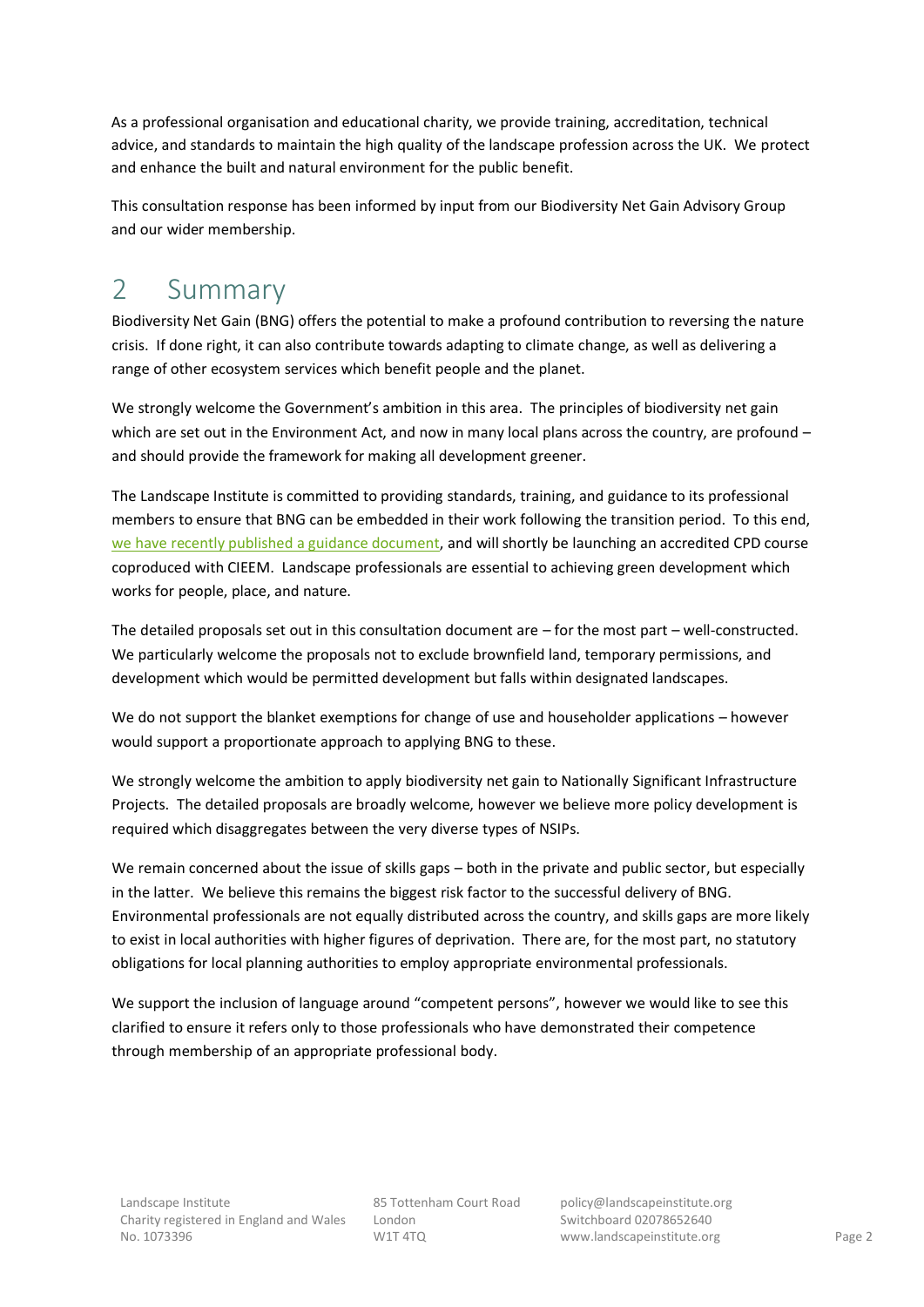# <span id="page-2-0"></span>3 Full consultation response

## <span id="page-2-1"></span>Part 1: defining the scope of the biodiversity net gain requirement for Town and Country Planning Act 1990 development

## Exemptions

Developments impacting habitat below a minimum size 'de minimis' threshold for biodiversity net gain

## **Question 1**

## **Do you agree with our proposal to exempt development which falls below a de minimis threshold from the biodiversity net gain requirement?**

## **a) for area-based habitat:**

[Yes (which of the following thresholds do you think is most appropriate: 2m2, 5m2, 10m2, 20m2, 50m2, other threshold – please specify) / No (please explain why not) / Do not know]

We agree a de minimis threshold is reasonable, in order not to be too burdensome on small developments in habitats of lower distinctiveness. We agree priority habitat should not be included within this exemption.

The disapplication of BNG would not imply that broader considerations of natural capital gain and good landscape design would not apply. In an urban context, even small amounts of green space can have enormous benefits.

For BNG exemption purposes, we recommend a threshold of 10m2 would be most appropriate. The small sites metric will support the application of BNG at this level.

A threshold of 5m2 or less would bring a range of planning applications for very small-scale landscape/public realm works (such as street furniture) into play, which would be disproportionate and have limited biodiversity benefits, particularly in an urban context.

2m2 may also be an unworkably small area to robustly apply BNG in either case, given the limitations of aerial imagery to record the pre-development site condition, and margins of error / fuzziness in boundary lines on maps.

Conversely a threshold of 50m2 would exclude habitats of reasonable scale, where biodiversity gain should apply. The small sites metric will support the application of BNG at this level.

It will be important to stop developers artificially dividing sites to meet de minimis thresholds. Given that planning fees would normally be applied at each application, we think this is unlikely in practice – however it will be important to monitor.

As part of the monitoring of BNG, the number of applications for which the de minimis exemption has been applied should be recorded – to understand nationwide trends. The threshold should be formally reviewed over time.

## **b) for linear habitat (hedgerows, lines of trees, and watercourses):**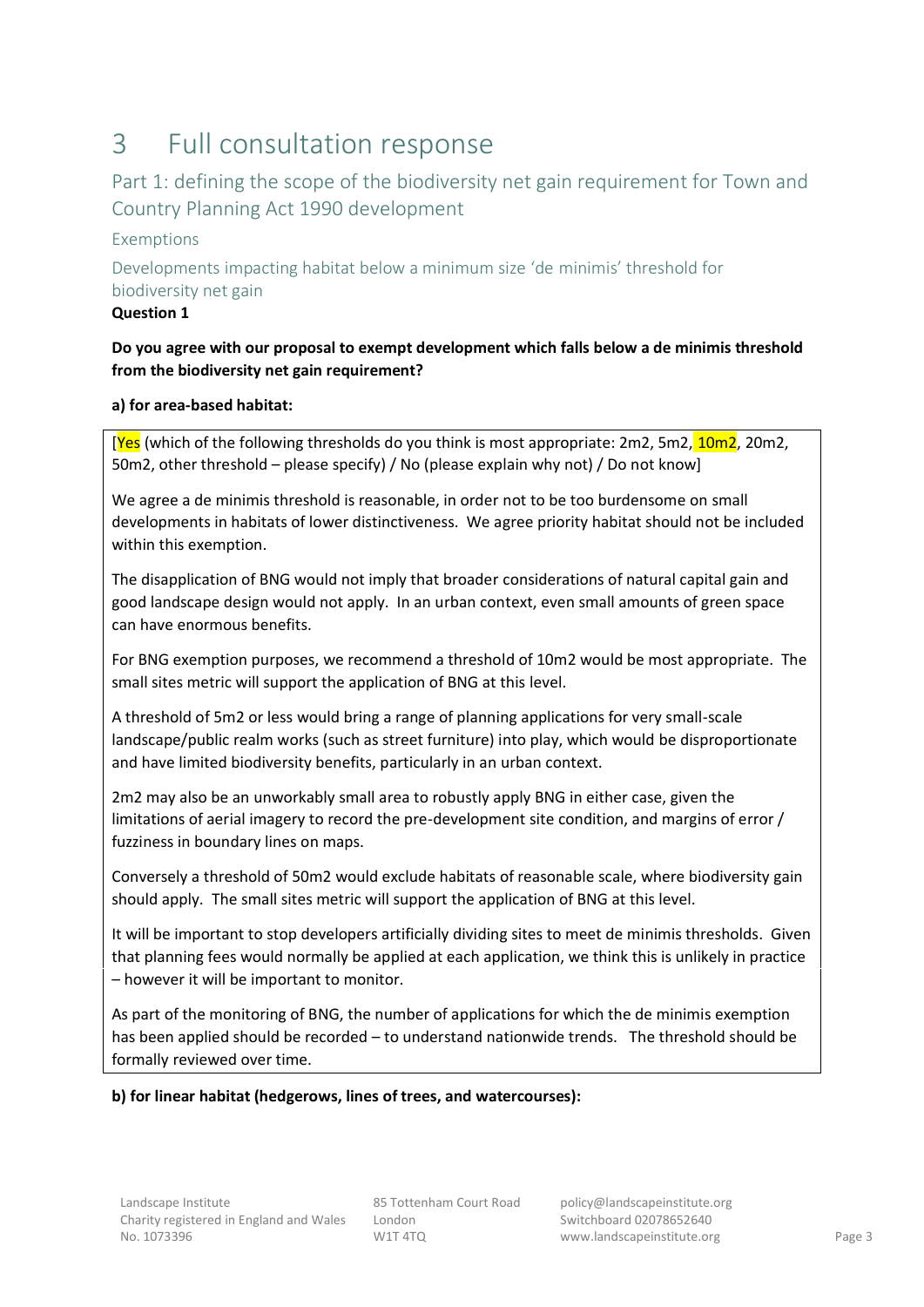[Yes for hedgerows and lines of trees] (which of the following thresholds you think is most appropriate: 2m, 5m, 10m, 20m, 50m, other threshold – please specify) / No for watercourses (please explain why not) / Do not know]

A de minimis threshold may be appropriate with regards to linear hedgerows and lines of trees, in lower distinctiveness habitats. However we believe this should be set at a minimum level, if at all, given that by their nature, linear habitats are dependent upon their connectivity. We do not believe that more than 5m would be appropriate.

We note that the normal regulations concerning hedgerows (i.e. the 1997 Hedgerow Regulations) and trees (i.e. Tree Protection Orders, etc.) would continue to apply. It would be relatively uncommon for a small stretch of trees or hedgerows to be the sole subject of a planning application, in a way that would not already be covered by these regulations, or otherwise covered by virtue of being part of an application for a broader area-based habitat (as in Q1). For this reason, a linear exemption may add regulatory complexity without reducing a major burden for development.

For the same reason, we are not convinced that there should be a de minimis threshold for watercourse habitats. Unlike trees and hedgerows, they are also not limited by their width.

## Householder applications

## **Question 2**

## **Do you agree with our proposal to exempt householder applications from the biodiversity net gain requirement?**

[Yes  $/$  No (please explain why not)  $/$  Other (please tell us more)  $/$  Do not know]

The loss of vegetated private garden space has a large cumulative effect on nationwide biodiversity. This is recognised by the Defra metric.

A majority of residential home improvements would not necessitate a householder application, as they would be covered by permitted development. Where a householder application is required, many would be of a scale or type that would otherwise be excluded from BNG, i.e. by virtue of their size (less than 10m2 as per Q1) or type (e.g. because the baseline biodiversity score will be zero).

In the cases where BNG would apply to householders, we believe it would not be appropriate to exclude them on that basis alone.

It may be appropriate to apply a different de minimis area threshold for householder applications.

We accept that for householder applications on-site mitigation may be unviable in the vast majority of cases, to the nature of these types of applications (e.g. because of existing space limitations) and the proportionality of conservation covenants.

Similarly, the use of a professional ecologist in householder projects is not likely to be common. Householder projects where BNG would apply are likely to require a range of professional input and approvals, including independent drainage surveys, party wall surveys, structural surveys, and the need to meet the relevant range of buildings regs. If the project entails landscape works, a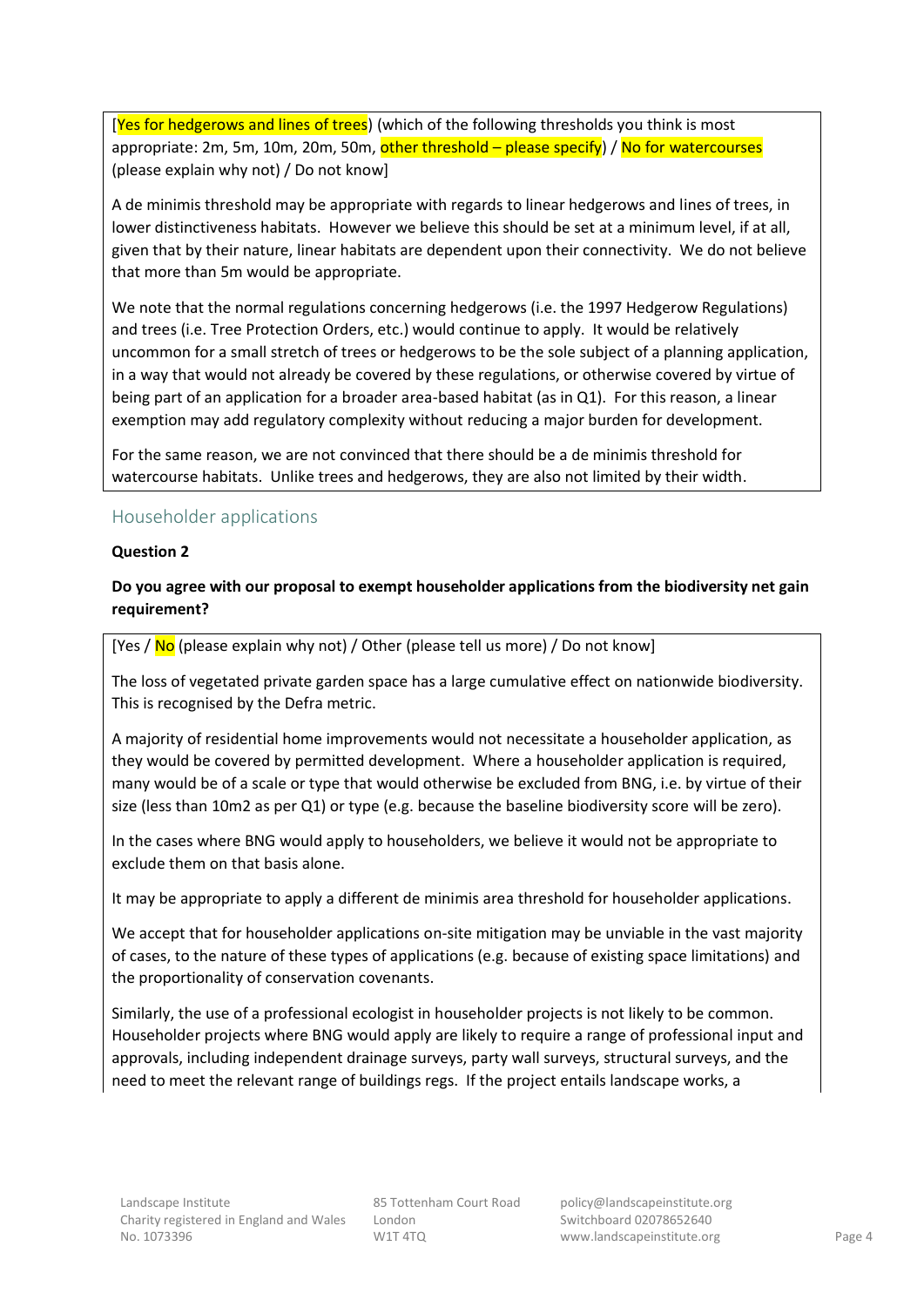professional landscape architect may already be involved in the project – and, if chartered, they will be able to provide some appropriate assessment and design of on-site biodiversity enhancements.

We also note that the vast majority of any negative biodiversity impacts related to private gardens is due to activities that are not currently monitored or even measurable (for instance the use of artificial landscaping materials), let alone attract a planning application.

## Change of use applications

## **Question 3**

## **Do you agree with our proposal to exempt change of use applications from the biodiversity net gain requirement?**

[Yes / No (please explain why not) / Other (please tell us more) / Do not know]

Change of use applications may be appropriate for exemption, but not as a blanket exception. We believe a bespoke area threshold would be appropriate for COU applications.

Change of use applications can apply to comparably large sites, for example change from agricultural to equestrian use, or changes to urban public realm. In some of these cases, the biodiversity impact can be significant (particularly those related to agricultural use) in a way that will not later attract planning scrutiny (for instance the removal of grassland for artificial surfaces). Some of these applications should therefore attract biodiversity net gain.

It may be appropriate to set a higher area threshold for change of use applications, but we do not believe it would be appropriate to exclude them in entirety.

## Creation of biodiversity gain sites

## **Question 4**

**Do you think developments which are undertaken exclusively for mandatory biodiversity gains should be exempt from the mandatory net gain requirement?**

[Yes, only for biodiversity net gain (please explain why) / Yes, also for some other environmental mitigation purposes (please explain why) / No (please explain why not) / Other (please tell us more) / Do not know]

We agree it would not be reasonable to apply BNG to developments which are undertaken exclusively for mandatory biodiversity gains. Doing so would limit the amount of biodiversity created through this policy.

In terms of other applications solely for environmental mitigation purposes (including landscape mitigation), we believe there could be a case for the inclusion of these. We would not want to see creation of 'perverse incentives'/unforeseen consequences whereby environmental enhancement schemes are re-configured to meet BNG obligations in a way that is done solely for cost savings, and lessens the intended mitigation.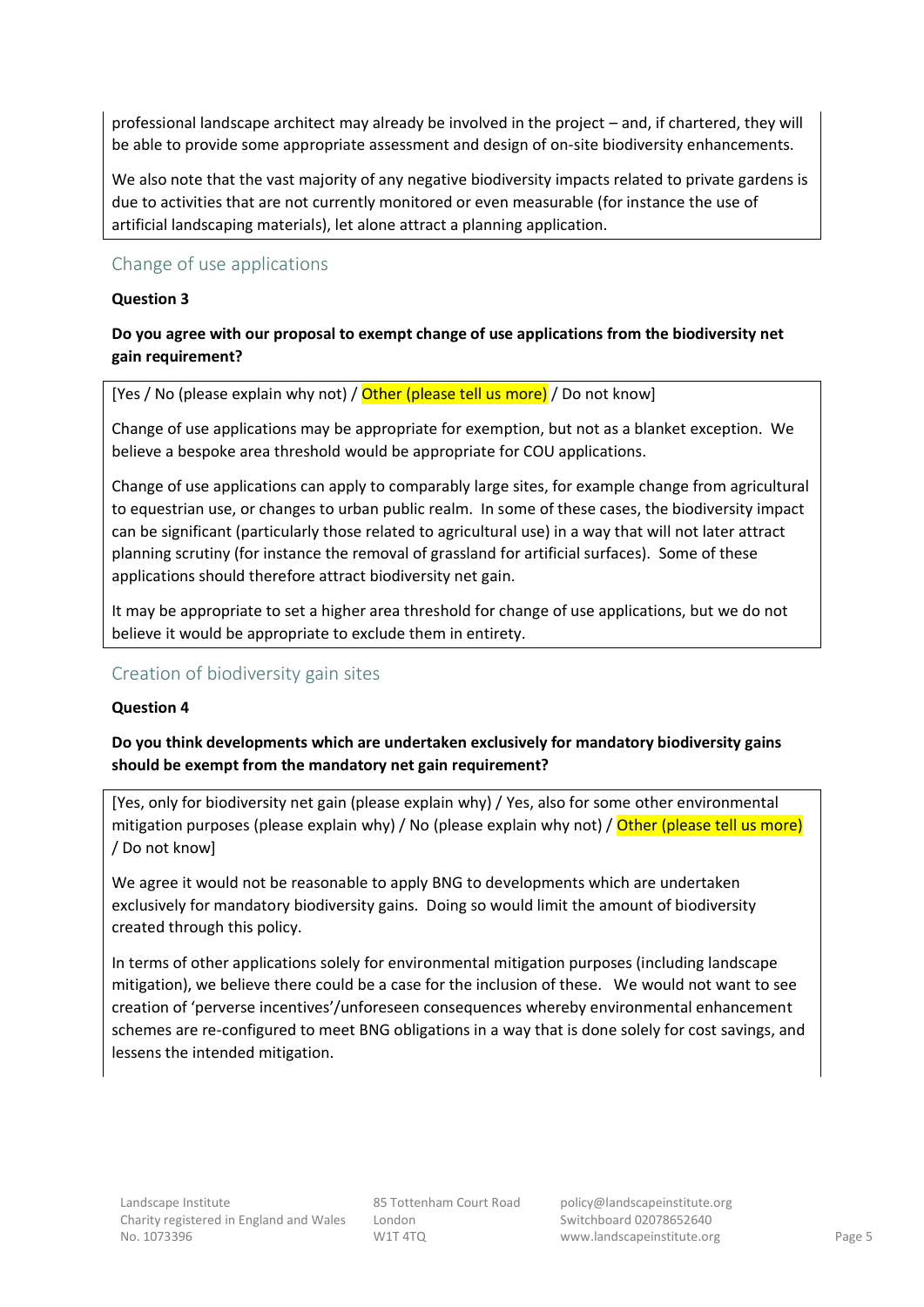However we acknowledge that this would necessitate more clarity than currently exists, to avoid creating a potentially open-ended exemption. We would be pleased to work with Defra on developing this.

In practical reality, we would hope that the vast majority of other applications for environmental mitigation would be able to easily apply the 10% biodiversity uplift as part of the original plans.

## Self-builds and custom housebuilding

## **Question 5**

## **Do you think self-builds and custom housebuilding developments should be exempt from the mandatory net gain requirement?**

[Yes (please explain why) /  $N_Q$  (please explain why not) / Other (please tell us more) / Do not know]

We do not believe self-build and custom housebuilding should be exempt.

We are not aware of any additional difficulties which would experienced by self-build/custom in applying BNG which are not directly comparable to other planning or building obligations (i.e. the need to understand and apply standards, etc.).

We agree many such developments will already be higher-standard or otherwise more innovative than other development, but that exempting these developments from the obligation to deliver 10% biodiversity is not justified.

It is not uncommon practice for a large residential schemes (particularly those on greenfield which are otherwise less constrained) to give-over a portion of plots to self-build/custom housebuilding. We believe if self-build/custom housebuilding were exempt from BNG, this practice would be gamed in a way that would be detrimental to biodiversity outcomes.

## Brownfield sites

## **Question 6**

## **Do you agree with our proposal not to exempt brownfield sites, based on the rationale set out above?**

[Yes / No (please explain why not) / Other (please tell us more) / Do not know]

We agree, for the reasons given by in the consultation document. Brownfield sites can be of high biodiversity value and potential.

## Temporary permissions

## **Question 7**

## **Do you agree with our proposal not to exempt temporary applications from the biodiversity net gain requirement?**

 $[\text{Yes} / \text{No}$  (please explain why not) / Other (please tell us more) / Do not know]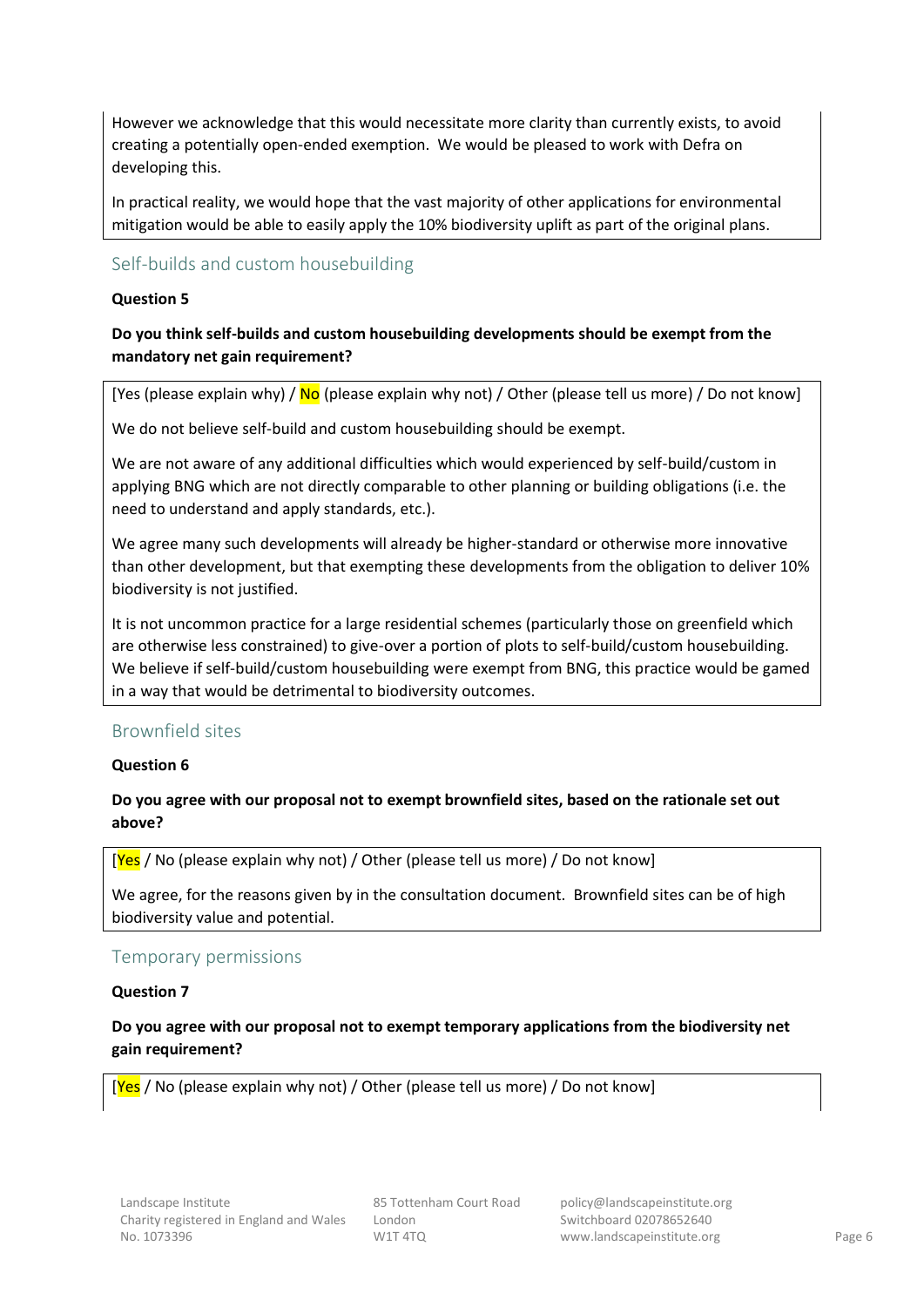We agree, for the reasons given in the consultation document.

Developments for which permitted development rights are not applicable due to their location in conservation areas, areas of outstanding natural beauty or national parks

## **Question 8**

**Do you agree with our proposal not to exempt developments which would be permitted development but are not on account of their location in conservation areas, such as in areas of outstanding natural beauty or national parks?**

 $[Yes / No (please explain why not) / Other (please tell us more) / Do not know]$ 

We agree, for the reasons given in the consultation document.

Any exemption would undermine the fundamental purpose of requiring planning permission for such developments. The physical form and natural function of these areas can be significantly threatened by development which would be appropriate for PD rights elsewhere.

Any small scale development would already be captured by the area-based threshold, and there is no need for additional exemptions.

## General question on exemptions

## **Question 9**

**Are there any further development types which have not been considered above or in the previous net gain consultation, but which should be exempt from the biodiversity net gain requirement or be subject to a modified requirement?**

[Yes, exempt (please explain which development types and why they should be exempt) / Yes, a modified requirement (please explain which development types and why they should face a modified requirement) /  $\overline{No}$  / Other (please tell us more) / Do not know]

We are not aware of any other development types which would be appropriate for exemptions.

A separate point: it is important to be clear that multiple exemptions may apply to a site. In these instances, it would be useful to capture all relevant exemptions for monitoring purposes.

## Development within statutory designated sites for nature conservation

## **Question 10**

**Do you agree with our proposal not to exempt development within statutory designated sites for nature conservation from the biodiversity gain requirement?**

## **[Yes / No (please explain why not) / Other (please tell us more) / Do not know]**

We agree. Biodiversity net gain is separate and additional to existing legal and policy requirements. It would not be appropriate to exempt these sites from biodiversity net gain.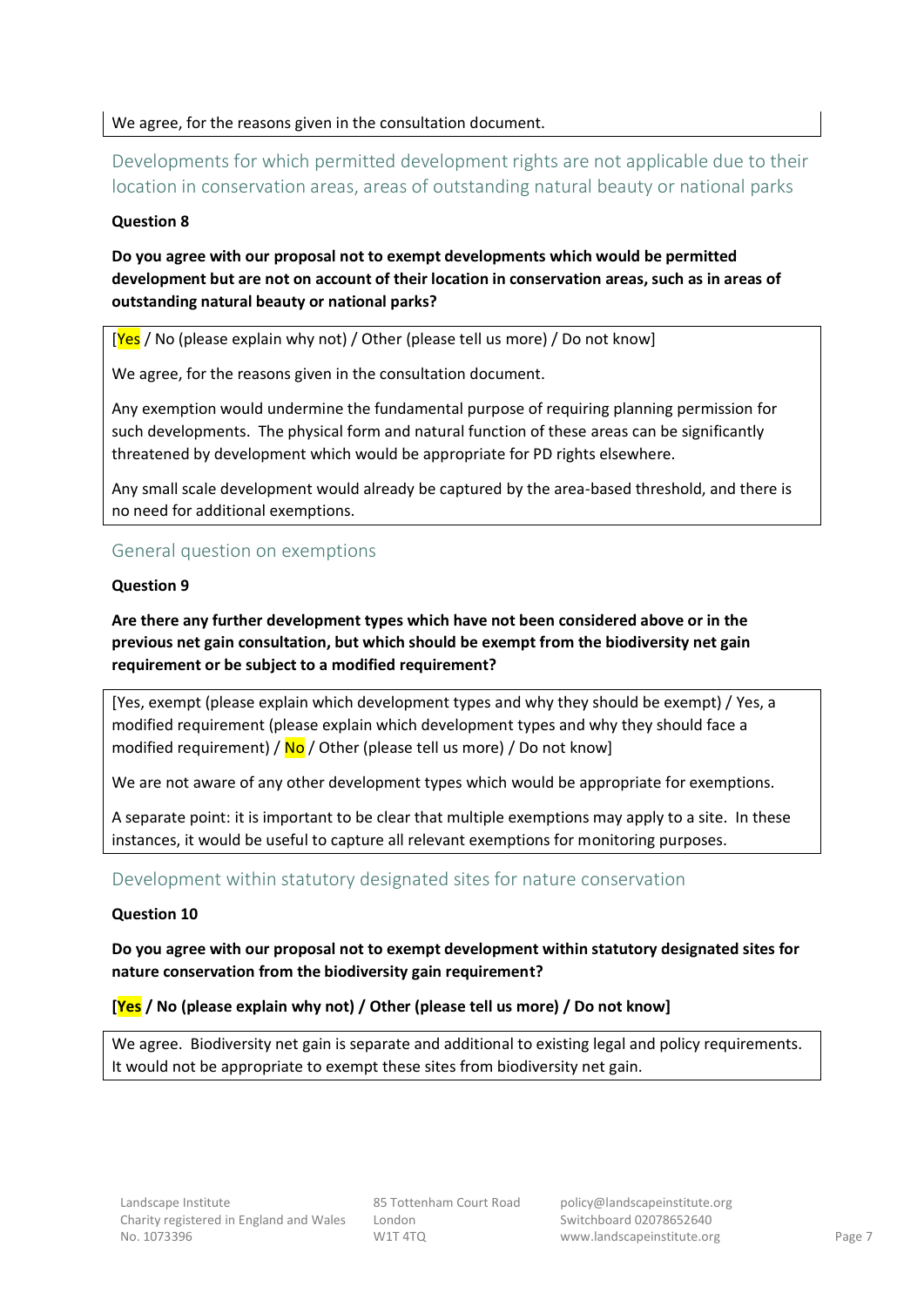## Irreplaceable habitat

## **Question 11**

**Do you agree with the stated proposals for development (or component parts of a development) on irreplaceable habitats, specifically:**

## **a) The exclusion of such development from the quantitative mandatory biodiversity gain objective?**

 $[Yes / No (please explain why not) / Do not know]$ 

We agree that is would be appropriate for such development to be resolved outside of the 10% threshold for biodiversity net gain, which would not be appropriate to mitigate the loss of irreplaceable habitat. A bespoke compensation, alongside the existing legal and policy protections for these sites, may be the most appropriate approach – on the assumption that local planning authorities (and other relevant statutory consultees such as Natural England) feel equipped to undertake those bespoke calculations on a case-by-case basis.

## **b) The inclusion of a requirement to submit a version of a biodiversity gain plan for development (or component parts of a development) on irreplaceable habitats to increase proposal transparency?**

 $[Yes / No (please explain why not) / Do not know]$ 

Yes, for all the reasons that a biodiversity gain plan is valuable for any other kind of development; including to allow appropriate scrutiny and public record.

## **c) Where there are no negative impacts to irreplaceable habitat, to allow use of the biodiversity metric to calculate the value of enhancements of irreplaceable habitat?**

## $[Yes / No (please explain why not) / Do not know]$

If irreplaceable habitats are within the red line boundary but not negatively impacted by the development, we agree it would be appropriate to seek a related net gain for these habitats. This would be more straightforward, as access to- and knowledge of- those areas will be already established through the site design and habitat assessment.

## **d) To use the powers in biodiversity net gain legislation to set out a definition of irreplaceable habitat, which would be supported by guidance on interpretation?**

 $[Yes / No (please explain why not) / Do not know]$ 

A clear definition is vital: both of the types of irreplaceable habitats (i.e. a list) and the underpinning criteria/values which makes them irreplaceable.

## **e) The provision of guidance on what constitutes irreplaceable habitat to support the formation of bespoke compensation agreements?**

 $[Yes / No (please explain why not) / Do not know]$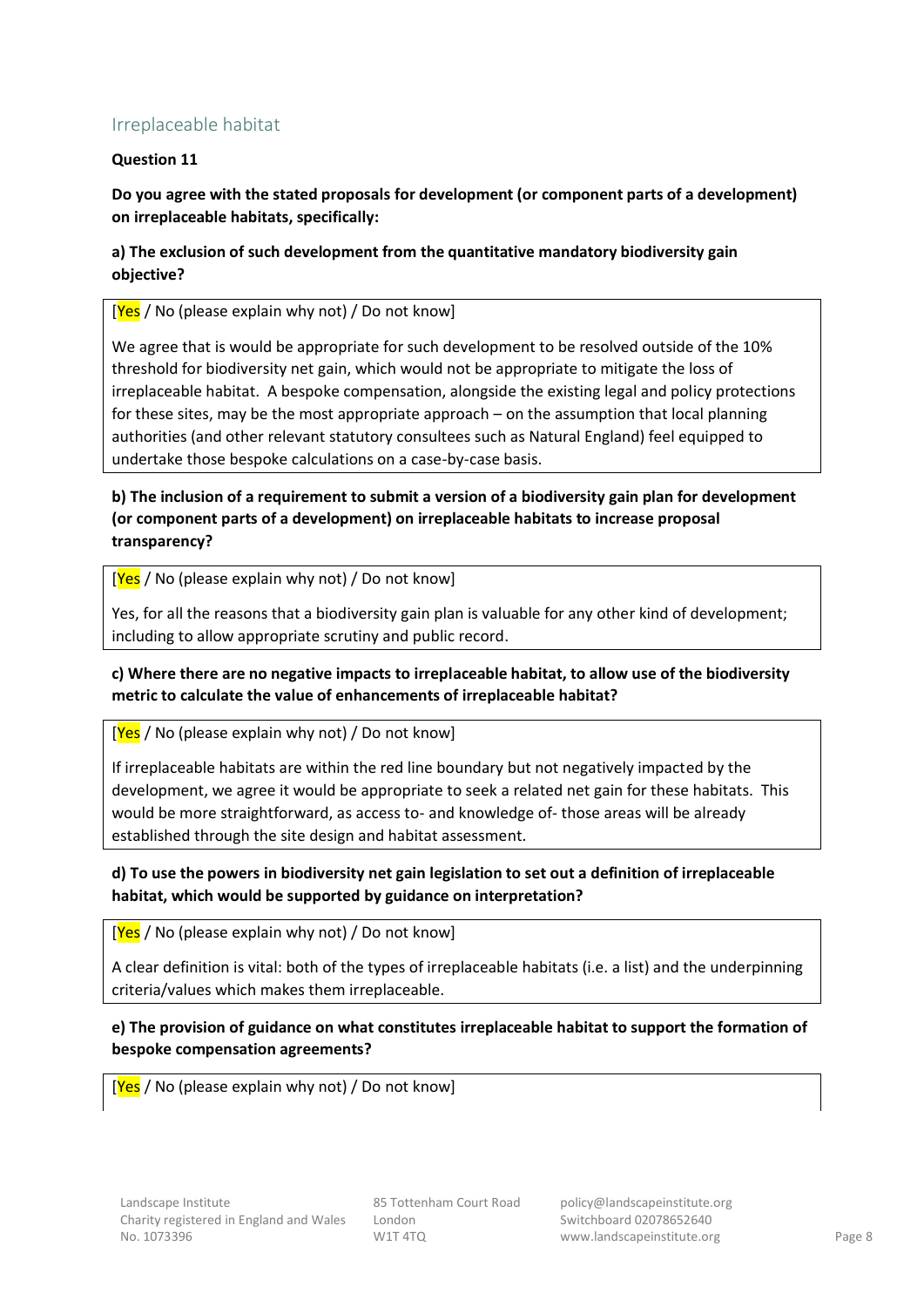Yes, as above.

## <span id="page-8-0"></span>Part 2: Applying the biodiversity gain objective to different types of development

Phased development and development subject to subsequent applications

## **Question 12**

**Do you agree with our proposed approach that applications for outline planning permission or permissions which have the effect of permitting development in phases should be subject to a condition which requires approval of a biodiversity gain plan prior to commencement of each phase?**

## $[Yes / No (please explain why not) / Do not know]$

We agree; this is the only way to ensure on-site gains in practice.

The reality of development at reserved matters stage can be very different to the original described intention at outline stage. Outline stage will often overpromise a greener development in landscape terms – particularly in promotional materials – than actually materialises once landscape elements are designed, planned, and costed at reserve stage.

The biodiversity gains should be described as early as possible. We agree with the list of items proposed for inclusion in a BNG strategy. However, Defra should be clear that the "key principles that will be followed to ensure BNG" should be location-specific rather than generic principles. For instance, if the development abuts a strategically-important watercourse – the principles should set out the intention to enhance it at the outline stage (i.e. rather than just include generic comments about the importance of habitat connectivity).

Biodiversity scrutiny applied at the reserved matters stage is essential, as this is when landscape design would be scrutinised – along with relevant matters including access and layout.

## **Question 13**

## **Do you agree with the proposals for how phased development, variation applications and minerals permissions would be treated?**

 $[Yes / No (please suggest alternative approaches) / Do not know]$ 

We broadly agree.

However, there are risks with the application of this method to a variation application. Although the biodiversity gain of the varied element may be inconsequential, the change can affect the wider biodiversity value of the whole site (for instance if it affects access, connectivity, waterflow, etc.). Deeper scrutiny of the impact of the variation on the original scheme should be required – not simply a 'blinkered' review of the varied element.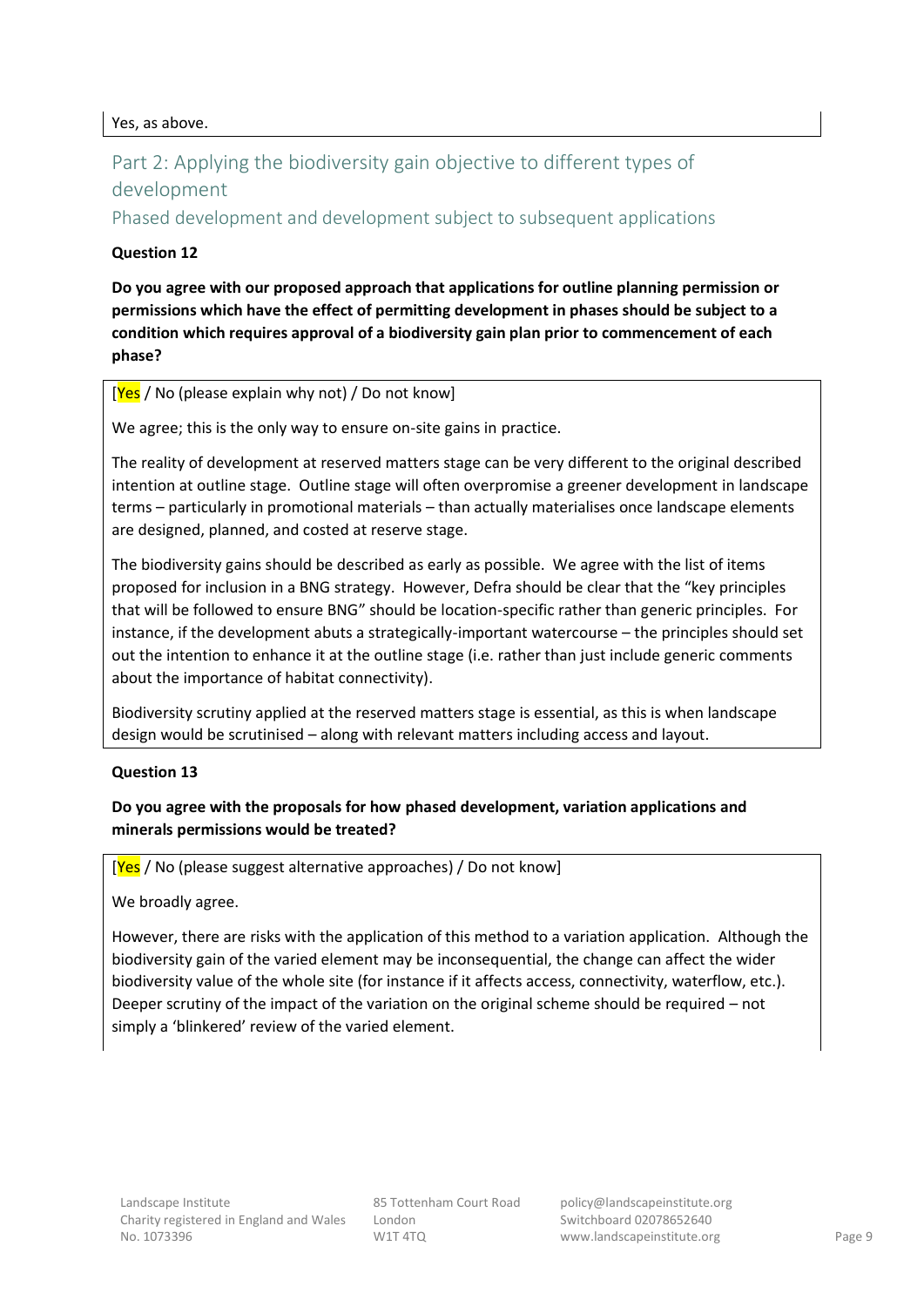Minerals sites hold high potential for biodiversity gain, given that land restoration is already a wellestablished phase in the overall process. Additional guidance will be needed for this type of application.

## **Small sites**

## **Question 14**

## **Do you agree that a small sites metric might help to reduce any time and cost burdens introduced by the biodiversity gain condition?**

 $[Yes / No (please explain why not) / Other (please tell us more) / Do not know]$ 

In principle yes, we agree a small sites metric could reduce time and cost burdens for small sites – in a way that takes a proportionate approach to achieving biodiversity gain. We are not here commenting on the substance of the current small site metric.

## **Question 15**

**Do you think a slightly extended transition period for small sites beyond the general 2-year period would be appropriate and helpful?**

[Yes, a 12-month extension (please explain why) / Yes, a 6-month extension (please explain why) / No (please explain why not) / Other (please tell us more) / Do not know]

We do not consider an extended transition period to be necessary. There is nothing inherently more complex in applying BNG to a small site than a larger one (in fact the opposite).

We acknowledge however that the small sites metric is a developing tool, and we would welcome additional guidance and support in helping the sector apply it.

## **Question 16**

**Are there any additional process simplifications (beyond a small sites metric and a slightly extended transition period) that you feel would be helpful in reducing the burden for developers of small sites?**

[Yes (please outline your suggestion end explain how it would help) / No / Do not know]

Not an additional process simplification, however resources must continue to be made available to support the sector to upskill in this area, in terms of guidance and training. Without competent wellinformed professionals to apply biodiversity net gain on-the-ground, the policy will not succeed.

We would be keen to comment on the professional competency requirements for undertaking a small sites metric. As with every part of BNG, professional competence is core to ensuring that the policy is a success.

Nationally Significant Infrastructure Projects

Scope, percentage, and targeted exemptions **Question 17**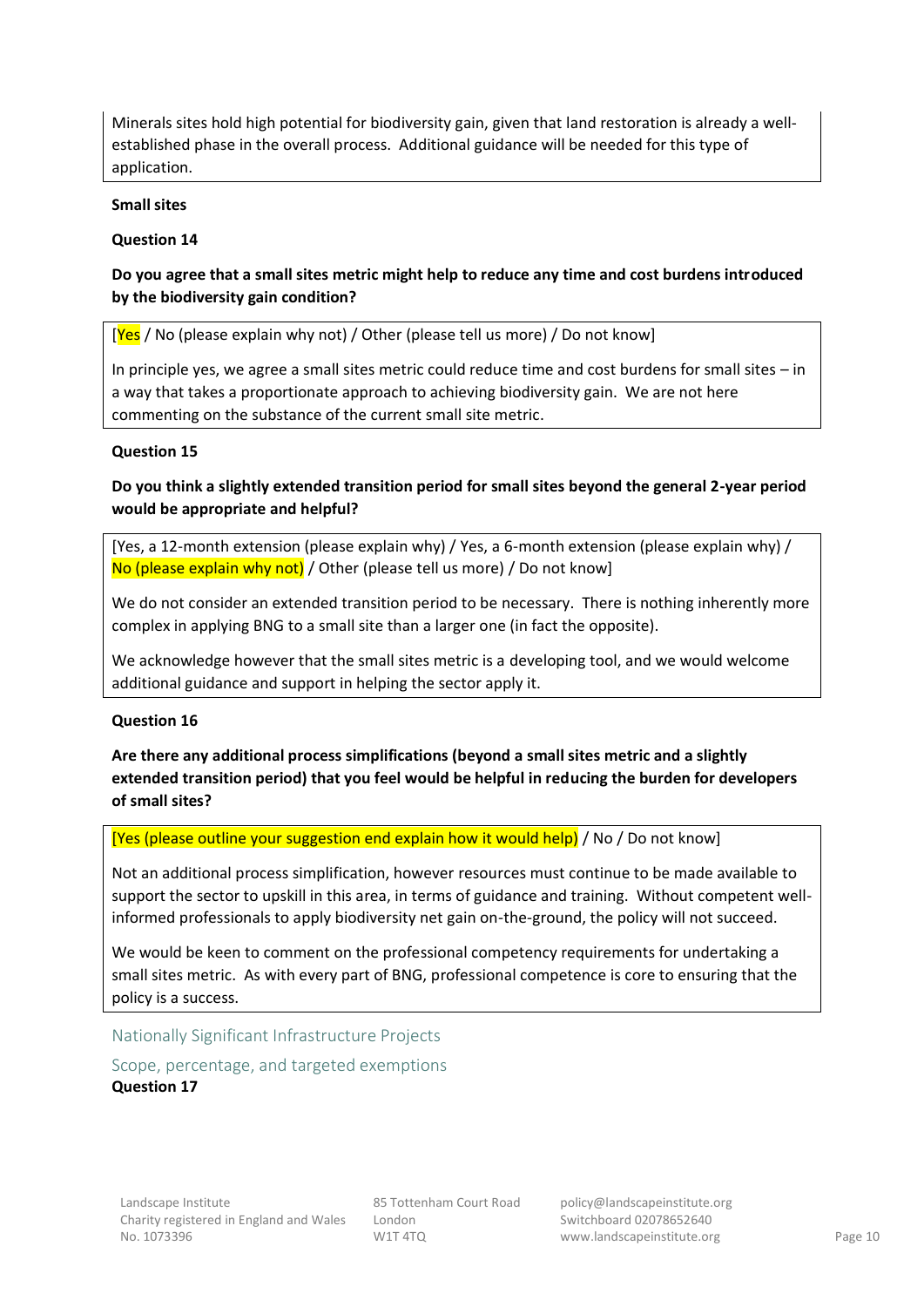**Are any targeted exemptions (other than that for irreplaceable habitat), reduced biodiversity net gain objectives, or other modified requirements necessary for the application of the biodiversity net gain requirement to NSIPs?**

[Yes, exemption (please define your proposed exemption) / Yes, percentage reduction (please define your proposed reduction) / Yes, other modified requirement (please define your proposed modified requirement) /  $No$  / Do not know]

We not aware of any reason why targeted exemptions would be necessary for NSIPs.

NSIPs cover a very diverse range of development types, and the process and nature of applications for waste sites is very different to that of ports, for instance. Linear infrastructure (road and rail) will have the potential for both significant biodiversity impact and gain. Some NSIPs have comparatively low ground coverage (for instance electricity pylons) where the biodiversity potential can be profound.

For such infrastructure, a biodiversity net gain of far more than 10% may be possible. For instance: whilst the current design guidance for development near high voltage overhead lines does not directly consider biodiversity, by default it would facilitate significant gains – given that the land can remain vegetated and access and other development is extremely limited: [https://www.nationalgrid.com/sites/default/files/documents/Development%20near%20overhead%](https://www.nationalgrid.com/sites/default/files/documents/Development%20near%20overhead%20lines_0.pdf)

[20lines\\_0.pdf](https://www.nationalgrid.com/sites/default/files/documents/Development%20near%20overhead%20lines_0.pdf)

To exempt such developments from a 10% gain would be a missed opportunity.

## **Setting the requirement and transition arrangements through 'biodiversity gain statements'**

## **Question 18**

## **Do you agree that the above approach is appropriate for setting out the biodiversity net gain requirement for NSIPs?**

[Yes (please explain why) / No (please explain why not) / Other (please tell us more) / Do not know]

We broadly agree, however we would urge that this approach comes into effect at the earliest opportunity. Although the consenting process and policy framework is different; the market, professionals and practices working on NSIP schemes will be functionally the same as those working on normal Town and Country Planning Act development. Although some practitioners will specialise in infrastructure, the competencies and knowledge required are not different enough to warrant a substantial delay.

Central government can be setting an example in leading with net gain through NSIPs.

## **Question 19**

**Do you consider that November 2025 is an appropriate date from which NSIPs accepted for examination will be subject to the biodiversity net gain requirement?**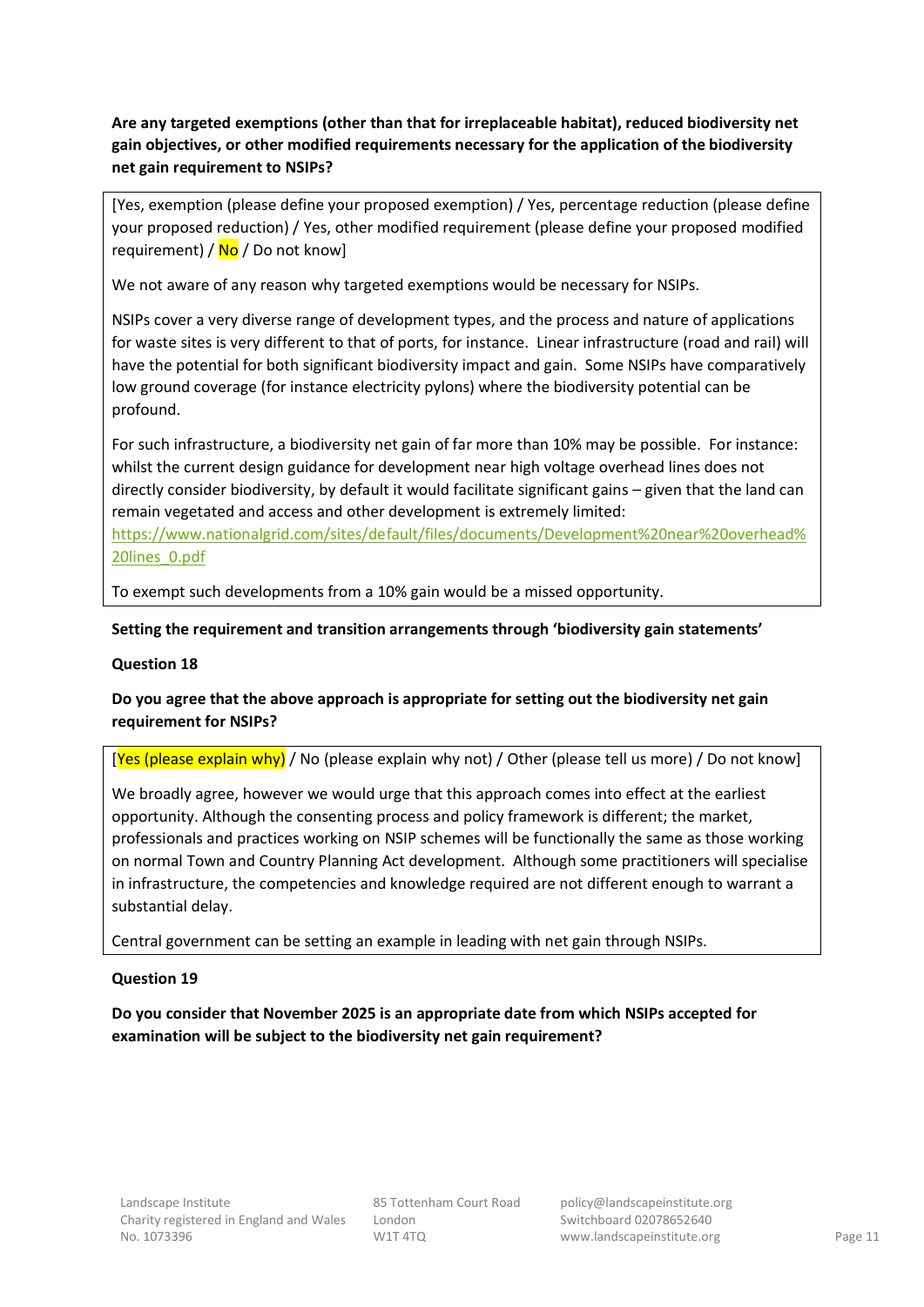[Yes (please, provide any supporting evidence or justification) / No, it should be later (please provide any supporting evidence or justification) /  $No$ , it should be sooner (please provide any supporting evidence or justification) / Do not know]

As above, it is not apparent why NSIPs require a longer transition period than many other developments which can be highly complex in nature and scale. Although some professionals (landscape architects, ecologists, etc.) do specialise in infrastructure, the reality is that those working on both NSIPs/non-NSIPs may be the same people, if not substantively the same in competence and knowledge. The market would be ready long before November 2025.

## **Question 20**

## **Do you agree that a project's acceptance for examination is a suitable threshold upon which to set transition arrangements?**

[Yes (please explain why) /  $No$  (please explain why not) / Do not know]

As above, it is not apparent why NSIPs require a longer transition period than other developments.

## **Question 21**

**Would you be supportive of an approach which facilitates delivery of biodiversity net gain using existing landholdings by requiring a lighter-touch registration process, whilst maintaining transparency?**

[Yes (please explain why) /  $\overline{No}$  (please explain why not) / Do not know]

Tipping the balance to make delivery on existing landholdings easier introduces greater risk that the delivery of biodiversity net gain will fall outside of the local area to a NSIP, and/or that a site is selected for reasons other than its potential biodiversity benefit.

## **Process and demonstrating biodiversity net gains**

## **Question 22**

Do you consider that this broad 'biodiversity gain plan' approach would work in relation to NSIPs?

## [Yes / No (please explain why not) / Do not know]

In principle, we agree; this is an important consideration, for the reasons given in the consultation document. There is also arguably a different in-principle reason to favour (or disfavour) on-site BNG for NSIPs, given they are less likely to be sited in places where people live.

However, there is significant variation in types of NSIP application (per our answer to Q17) and types of environmental mitigation - and much greater nuance is required.

Landscape mitigation for instance can be a common requirement for certain types of NSIP developments, and this may need to fall within the development site boundary. However, it is oversimplistic to suggest that this would necessarily reduce the space available for biodiversity gain, as in fact this may be a ready by-product of the other mitigation required, and no additional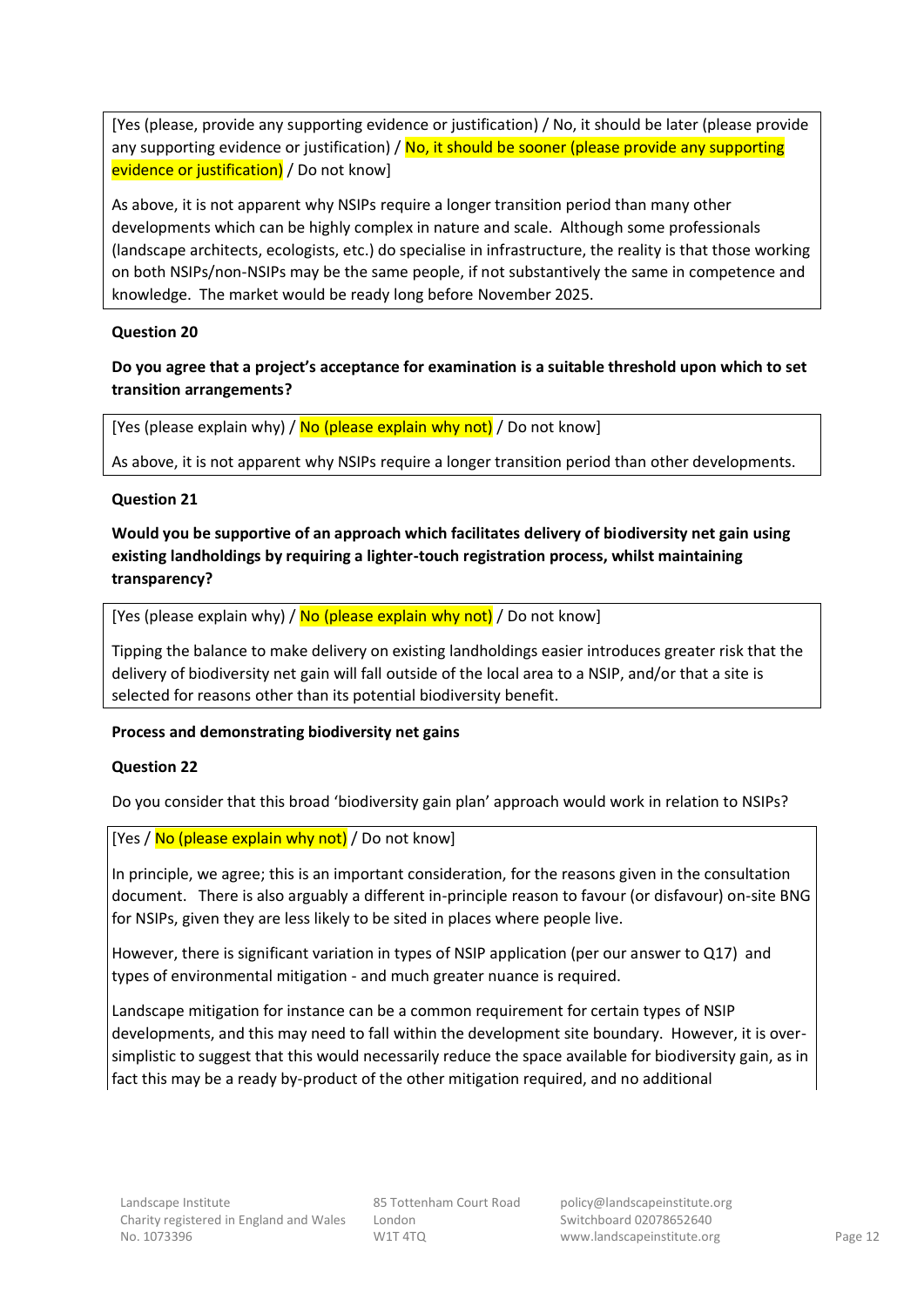enhancement may be required. There are also other types of NSIPs where this mitigation would be much less common, and so a reduced obligation would not be appropriate.

## **Question 23**

## **Should there be a distinction made for NSIPs between on-site habitats (which are subject to the biodiversity net gain percentage) and those habitats within the development boundary which are included solely for environmental mitigation (which could be treated as off-site enhancement areas without their own gain objective)?**

[Yes (please explain why) /  $\overline{No}$  (please explain why not) / Do not know]

As per our answer to Q27: a more nuanced assessment of NSIPs and the different types of environmental mitigation is needed to answer this appropriately.

A distinction is clear and useful, and we would not want to see other types of environmental mitigation dis-incentivised. However if a blanket lower BNG requirement is proposed to be leveraged to NSIPs as a result - then we do not believe the case for this is made.

It is important to be clear that habitats required for other environmental mitigation are an integral part of any NSIP; the NSIP design is unacceptable without the environmental mitigation. In many cases they are within the 'red line' of development; but even when not, they are inseparable from the consent, and should not be considered separate to the project and the BNG requirement.

## **Question 24**

**Is there any NSIP-specific information that the Examining Authority, or the relevant Secretary of State, would need to see in a biodiversity gain plan to determine the adequacy of an applicant's plans to deliver net gain (beyond that sought in the draft biodiversity gain plan template at Annex B)?**

## [Yes (please state what information) / No / Do not know]

The access and maintenance requirements for Nationally Significant Infrastructure Projects can be substantively different – and are in-general likely to be harder and more expensive to access. The BNG plan would need to make clear how long-term access and maintenance for BNG purposes is to be factored into the scheme.

## **Question 25**

## **Do you think that 30 years is an appropriate minimum duration for securing off-site biodiversity gains allocated to NSIPs?**

[Yes / Yes, but it should be reviewed after practice and biodiversity gain markets are evaluated / No, it should be longer / No, it should be shorter / Do not know]

It would be preferable to retain the same duration as with other biodiversity gains.

## **Compulsory acquisition**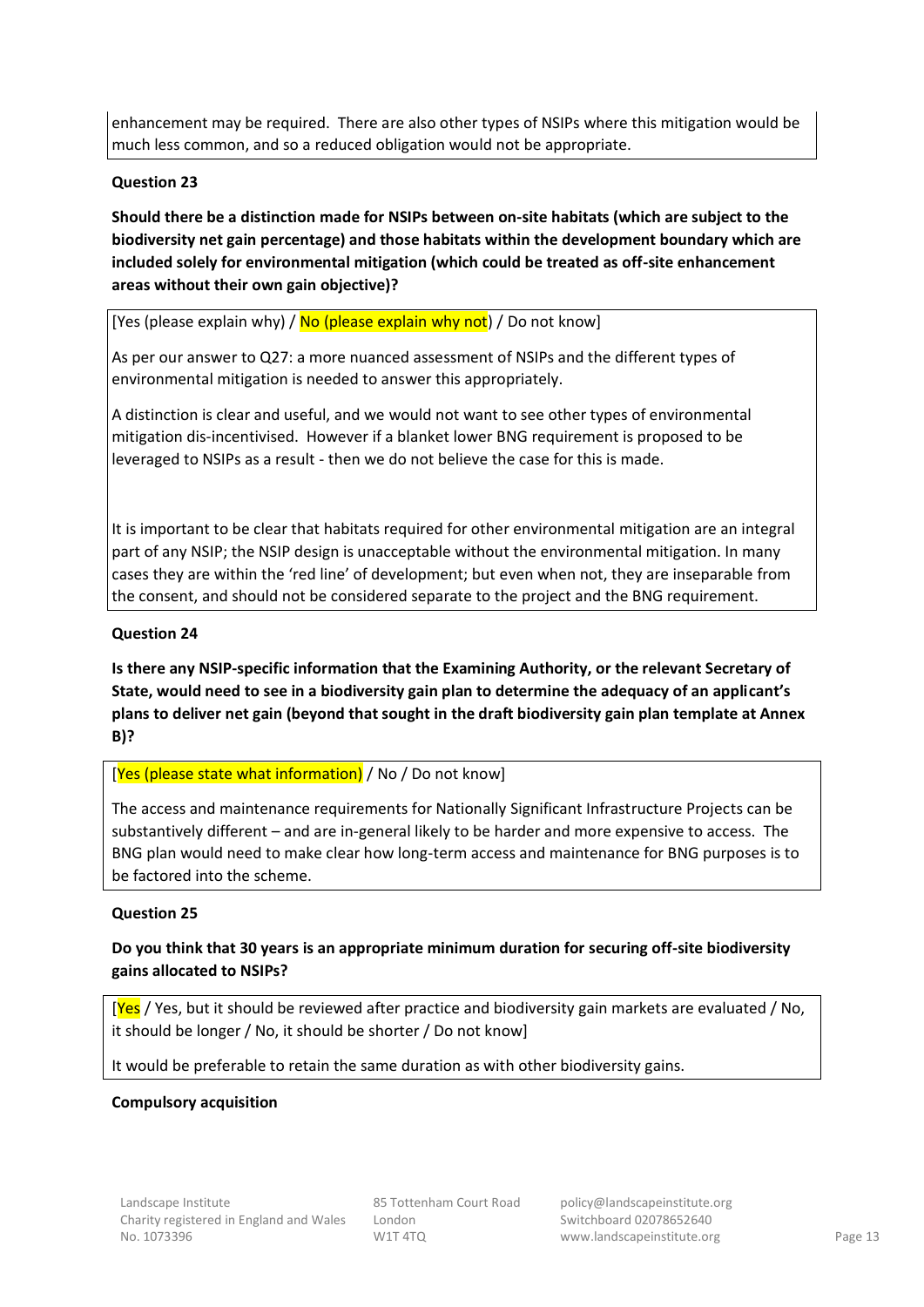## **Question 26**

## **Are further powers or other measures needed to enable, or manage the impacts of, compulsory acquisition for net gain?**

[Yes, to enable compulsory acquisition (please explain what is needed) / Yes, to manage impacts of compulsory acquisition (please explain what is needed) / Yes, both (please explain what is needed) / No / Do not know]

## No further comments.

## Marine infrastructure

## **Question 27**

## **Is any guidance or other support required to ensure that schemes which straddle onshore and offshore regimes are able to deliver biodiversity net gain effectively?**

## [Yes (please explain what is needed) / No / Do not know]

We would welcome support in providing guidance on the interaction between BNG and other coastal practices/policies in these areas, in particular Heritage Coast and Seascape Character Assessment.

## <span id="page-13-0"></span>Part 3: How the mandatory biodiversity net gain requirement will work for Town and Country Planning Act 1990 development

## **Biodiversity gain plan**

## **Question 28**

## **a) Do you agree with the proposed content of the biodiversity gain information and biodiversity gain plan?**

[Yes / No (please explain why not) / Other (please tell us more) Do not know]

No further comments.

## **b) Do you agree with the proposed procedure for the submission and approval of biodiversity gain information and the biodiversity gain plan?**

## [Yes / No (please explain why not) / Other (please tell us more) Do not know]

It is fundamental that the core elements of biodiversity gain information are considered prior to determination. It is likely that the conditions of approval and any specific obligations will need to be agreed prior to determination, to ensure the complete biodiversity gain plan is viable. Allowing for this to be a single- or two-stage process gives appropriate flexibility to minimise impacts on planning authorities and reduce errors.

## **Question 29**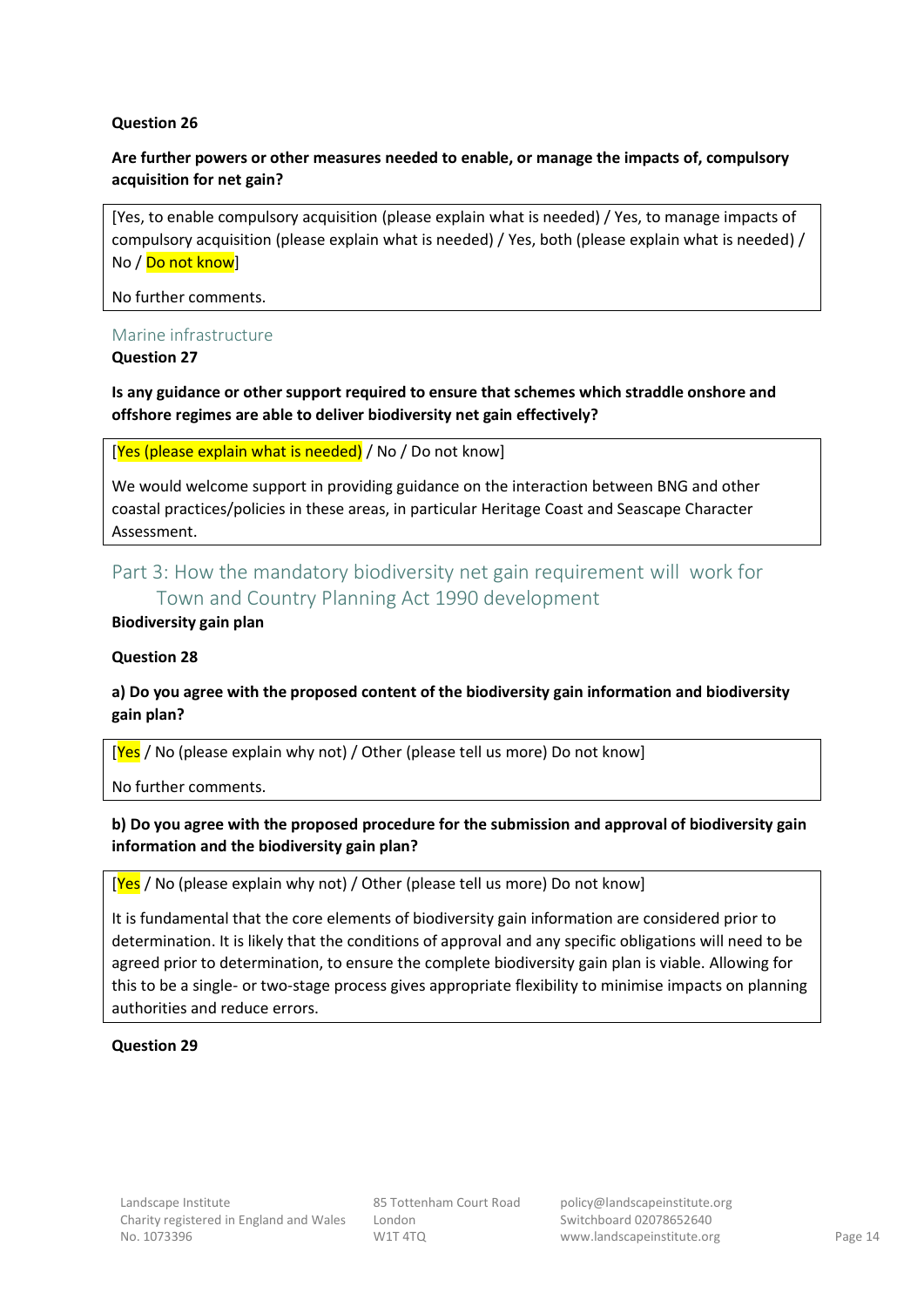**We will continue to work with external stakeholders and industry on the form and content of the template. Do you agree with the proposed information to be included in a biodiversity gain plan as shown in the draft template?**

[Yes / No (If not, is there anything in particular that ought to be removed, added, or changed to make the biodiversity gain plan fit for purpose?) / Other (please tell us more) / Do not know]

We have received no suggestions for additional inclusions to proposed template from our members.

## Off-site biodiversity gains **The use of off-site biodiversity gains**

## **Question 30**

**Do you agree that further guidance is needed to support decision-making about what constitutes appropriate off-site biodiversity gains for a given development?**

[Yes (please state what in particular would help most) / No / Do not know]

We agree. We would not wish to see scenarios where developers have not appropriately considered the potential for on-site design to achieve biodiversity gain, before opting for off-site options – and local planning authorities should be guided to inform decision-making here.

In practice, this will be a difficult process to scrutinise. At a minimum developers could be required to report that they have consulted an appropriate professional.

## **Question 31**

## **How should the UK Government encourage or enable developers and landowners to secure biodiversity gain sites for longer than the minimum 30-year period?**

There may be a potential over the longer term to tie biodiversity gain sites to other payments for ecosystem services (PES) schemes, including environmental land management schemes. Historically speaking, this is still a very nascent market, and it is reasonable to assume that it – and wider natural capital methods – will continue to develop.

There may be other more direct/immediate incentives which could be offered by local planning authorities.

## The market for biodiversity units

**Question 32**

## **Do you agree with our proposals for who can supply biodiversity units and the circumstances in which they may do so?**

[Yes / No (please explain why not) / Other (please tell us more) / Do not know]

No response.

## **Question 33**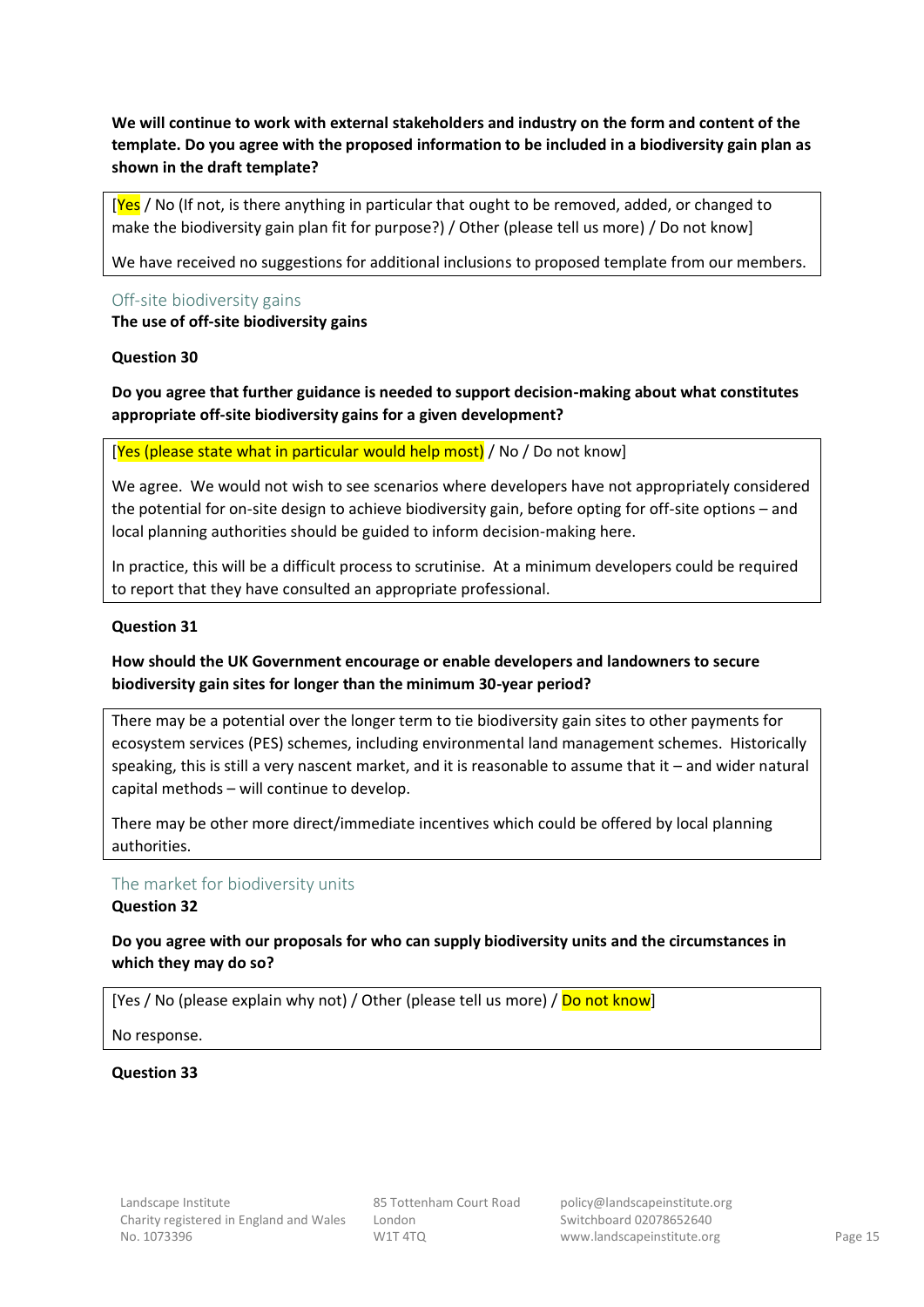**Do you agree that developers which are able to exceed the biodiversity gain objective for a given development should be allowed to use or sell the excess biodiversity units as off-site gains for another development, provided there is genuine additionality?**

 $[\text{Yes} / \text{No}$  (please explain why not) / Other (please tell us more) / Do not know]

Provided there is genuine additionality, as referenced, this may provide an incentive for more biodiverse development – particularly as the developer would in-effect be raising future money against current biodiversity.

It would be vital to ensure that the timing is such that the sale of biodiversity units does not take place prior to proper scrutiny and enforcement of the existing development. The excess units should be agreed early in the complete biodiversity net gain plan, rather than a late-stage windfall.

## **Question 34**

## **Do you agree with the proposed scope of the UK Government's role in facilitating the market, as set out above?**

[Yes / No (please explain why not) / Other (please tell us more) / Do not know]

No response.

## Habitat banking

## **Question 35**

## **Are the proposals outlined here sufficient to enable and encourage habitat banking?**

[Yes / No (please specify what else could be done and why it is needed) / Do not know]

No response.

## **Question 36**

**Do you agree with our proposal that to be eligible to supply biodiversity units for mandatory biodiversity net gain, habitat must be created or enhanced on or after a specified date, proposed to be 30 January 2020?**

[Yes / Yes, but not this specific date (please suggest an alternative date and explain your choice) / No (please explain why not) / Do not know]

No further response.

## **Question 37**

## **Should there be a time limit on how long biodiversity units can be banked before they are allocated to a development? What would you consider to be an appropriate time limit?**

[Yes (please specify what this limit should be) / No / Do not know]

At a maximum: 30 years. More realistically, it should be a time limit which inspires public confidence that the units are relevantly connected to the development in question. With that in mind, 5 years would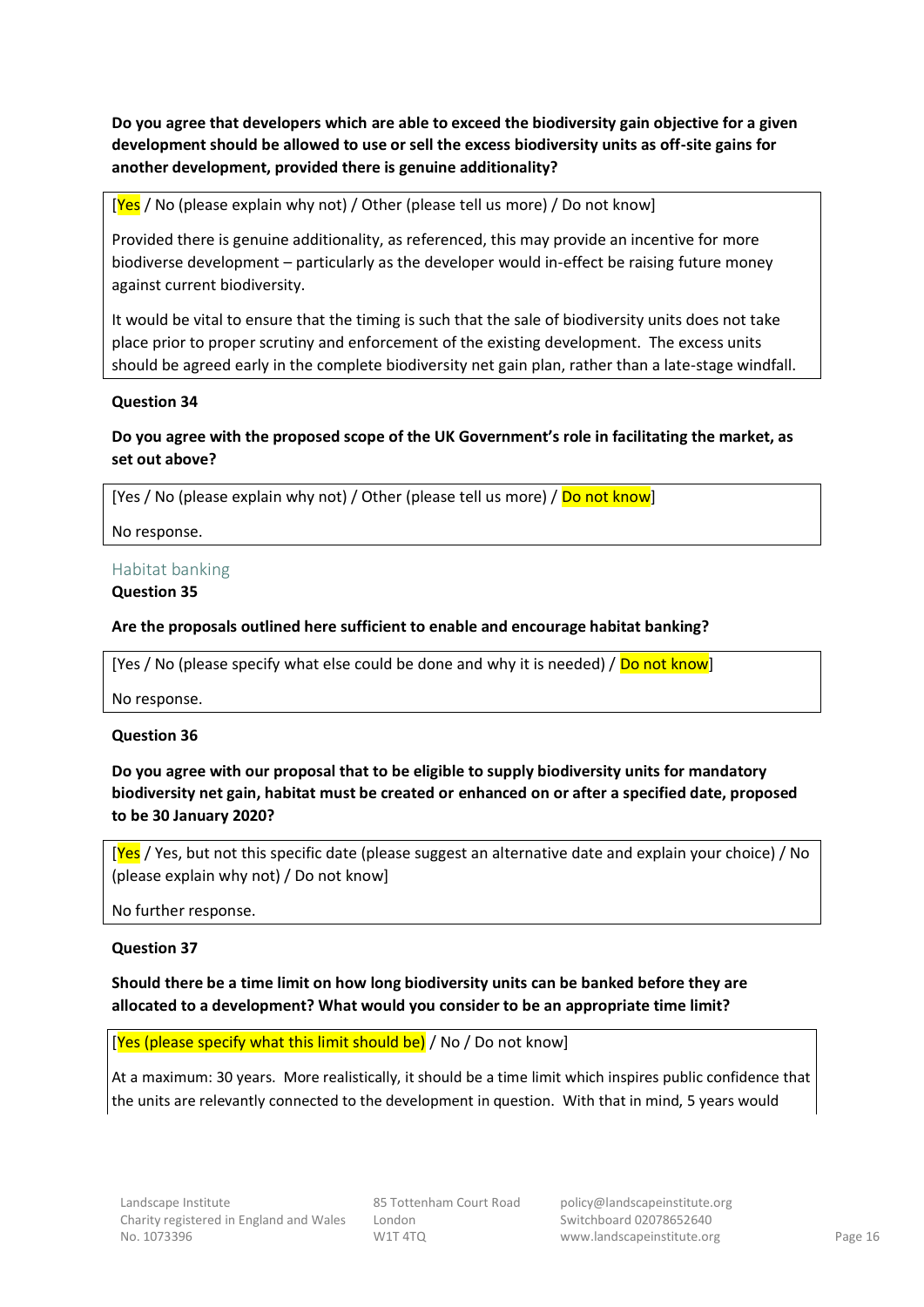seem broadly sensible (as this is the time limit for reviewing a local plan). This time limit may require the market to mature further, and this time limit can be reviewed.

The biodiversity gain site register

**The criteria and process for registration**

## **Question 38**

## **Do you agree that the eligibility criteria for adding sites to the biodiversity gain site register are sufficient?**

[Yes / No (please explain which additional criteria should be included or which existing criteria should be excluded, and your reasons for this) / Do not know]

No response.

## **Question 39**

**Do you agree that the register operator should determine an application within a maximum of 28 days unless otherwise agreed between both parties?**

[Yes / No (please explain why not) / Do not know]

No response.

## **Question 40**

## **Do you agree that this list of information requirements will be sufficient to demonstrate that a biodiversity gain site is legitimate and meets the eligibility criteria?**

[Yes / No (please explain which additional information should be included or which existing information should be excluded, and your reasons for this) / Other (please tell us more) / Do not know]

No response.

**Question** 41

## **Do you agree that the UK Government should require a habitat management plan, or outline plan, for habitat enhancement to be included on the register?**

 $[Yes / No / Other (please tell us more) / Do not know]$ 

Yes, we agree this should be a transparent process.

Application fees and penalties for false and misleading information

## **Question 42**

## **Do you agree that the UK Government should allow the register operator to:**

**a) set a fee for registration in line with the principle of cost recovery?**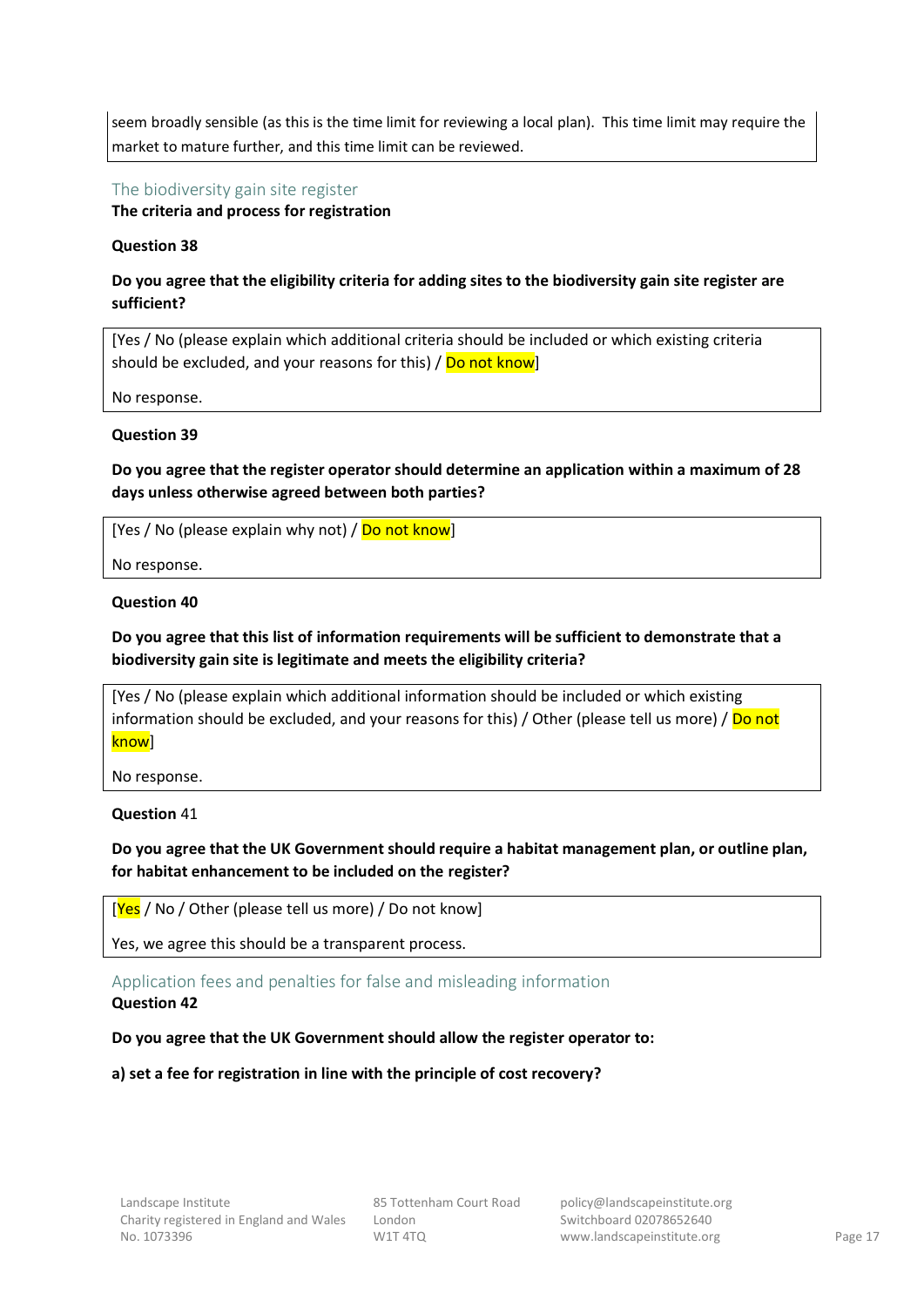[Yes / No (please explain why not) / Other (please tell us more) / Do not know]

No response.

## **b) impose financial penalties for provision of false or misleading information?**

[Yes / No (please explain why not) / Other (please tell us more) / Do not know]

No response.

## **Question** 43

## **Do you agree with our proposal to allow applicants to appeal a decision by the register operator where the applicant believes that the registration criteria have not been appropriately applied?**

[Yes / No (please explain why not) / Other (please tell us more) / Do not know]

No response.

## Additionality

## Additionality with respect to wider environmental planning policy and legislation **Question** 44

## **Do you agree with our proposals for additionality with respect to: a) measures delivered within development sites?**

 $[Yes / No (please explain why not) / Other (please tell us more) / Do not know]$ 

This is central to the principle of multifunctional green infrastructure/SuDS in places where people live, and should be supported.

## **b) protected species and off-site impacts to protected sites?**

[Yes / No (please explain why not) / Other (please tell us more) / Do not know]

Yes with regards to protected species.

With regards to other off-site mitigations: yes, in principle, but in practice this may be overly difficult to calculate. 10% of a 10% biodiversity uplift may be operating at very small scales at that point, and it could be unclear how these will be separated out and measured. The actual intervention may be the same for multiple purposes and need to be artificially separated (e.g. a single line of trees for both landscape and biodiversity mitigation).

## **c) on-site impacts on protected sites, and any associated mitigation and compensation?**

[Yes / No (please explain why not) / Other (please tell us more) / Do not know]

It is not clear if this question is also supposed to be considering indirect impacts on protected sites (as mentioned in the proposals bullet points). The biodiversity net gain plan cannot be used as a substitute to Habitat Regulations Assessment for a European site (or any other process for considering the integrity of a national site). This is an independent consideration of the project

85 Tottenham Court Road London W1T 4TQ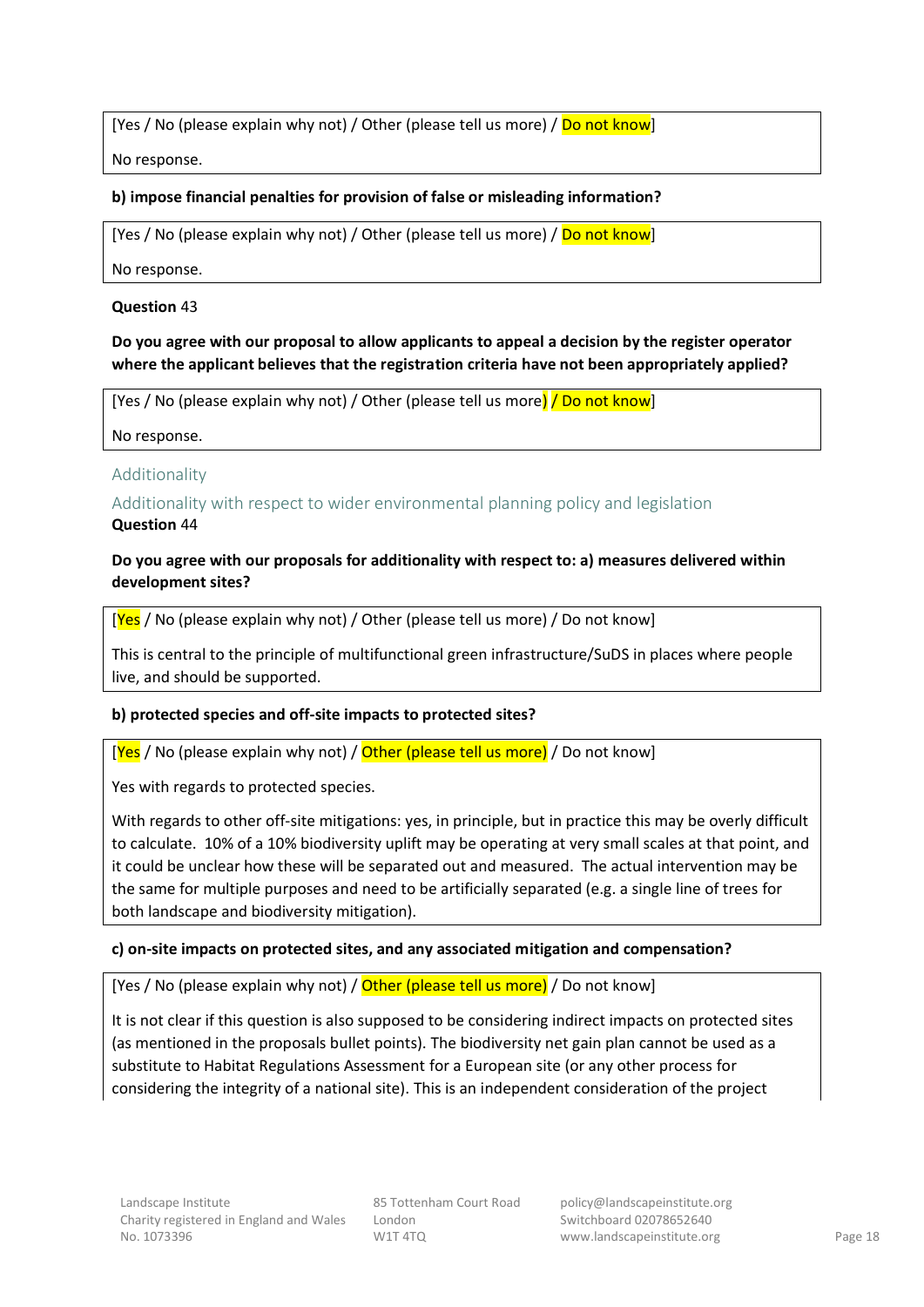relevant to the qualifying/designation features. However, if an Appropriate Assessment relies on mitigation measures which generate a measurable habitat change (e.g. SANG creation) then these measurable habitat changes should be included in the net gain plan for the project.

## **d) achievement of River Basin Management Plan Objectives?**

 $[\text{Yes } /$  No (please explain why not) / Other (please tell us more) / Do not know]

We agree.

## **e) the strengthened NERC Act duty on public authorities?**

[Yes / No (please explain why not) / Other (please tell us more) / Do not know]

If public authorities are otherwise excluded from generating and selling biodiversity units but still have a strengthened duty under the NERC Act, then the UK Government will need to supply additional funding to cover the cost of the additional duties. Allowing public authorities to generate and sell biodiversity units could reduce the cost of the additional duties mandated.

## Enhancements in statutory protected sites for nature conservation

## **Question 45**

**Do you think that A) the non-designated features or areas of statutory protected sites and/or B) local wildlife sites and local nature reserves, should be eligible for enhancement through biodiversity net gain?**

[Yes, both A and B should be eligible / No, only A (non-designated features or areas of statutory protected sites) should be eligible / No, only B (local wildlife sites and local nature reserves) should be eligible / No, neither should be eligible / Other (please tell us more) / Do not know]

In principle, yes, we agree both can be eligible for biodiversity enhancement. There is a clear case for the eligibility of local wildlife sites and local nature reserves which are otherwise underresourced and which have limited other support in policy and legislation.

In terms of designated sites: whilst we agree in principle – in practice, this would need careful monitoring and perhaps additional guidance. It can be difficult to precisely disaggregate designated and non-designated (or ecological and geological) areas and features in a way that would not be open to legal challenge.

We would be happy to support additional guidance on this point.

## **Question** 46

**Do you agree that the enhancement of habitats, including designated features, within statutory protected sites should be allowed in the coastal, intertidal and marine environment as defined above?**

[Yes / Yes, in some circumstances (please specify which circumstances) / Yes, but within a different range of the high water mark (please specify) / No (please explain why not) / Other (please tell us more) / Do not know]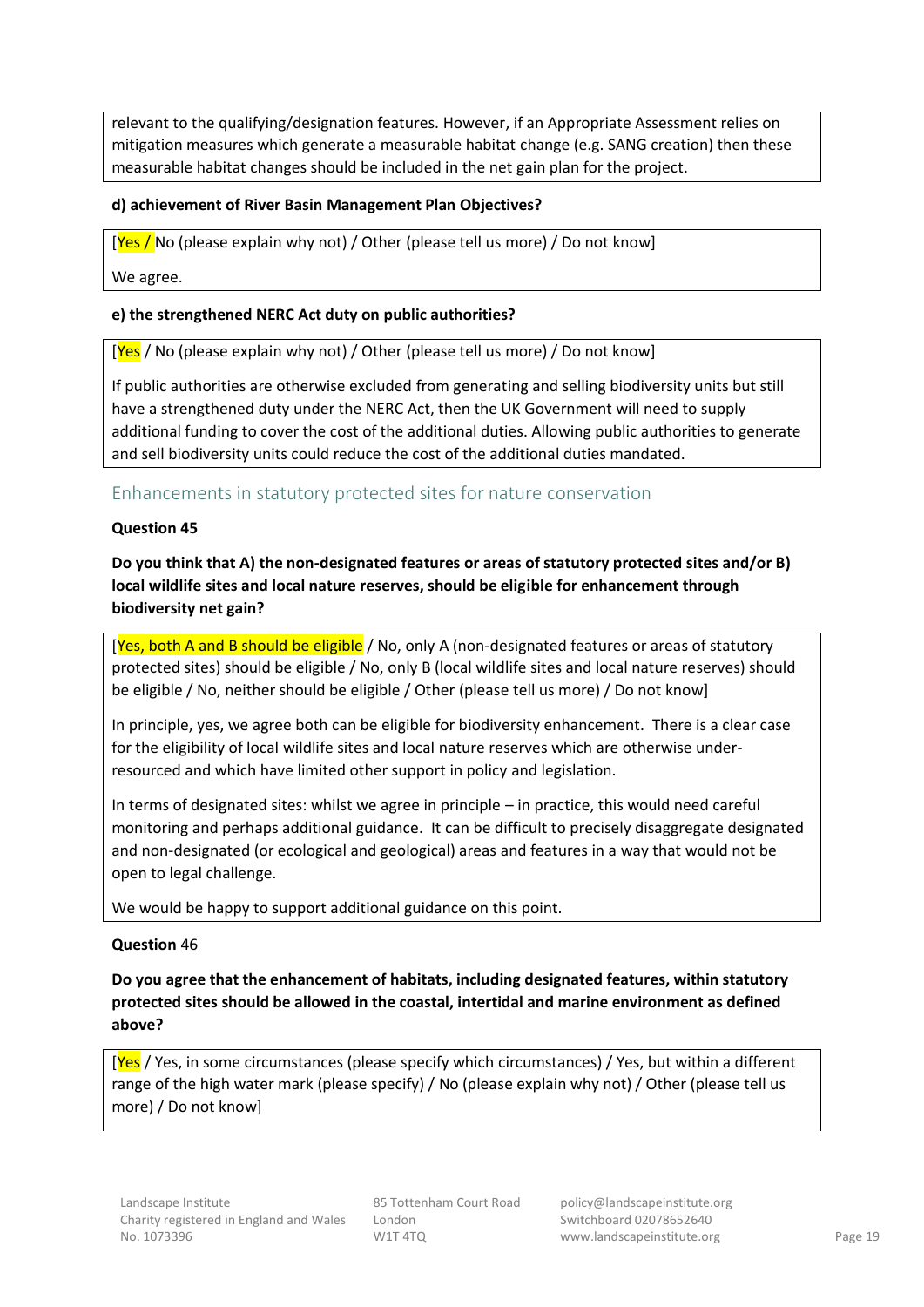## Yes for the reasons given in the consultation document.

## Stacking of payments for environmental services

## **Question 47**

**Do you agree with our proposed approach to combining payments for biodiversity units with other payments for environmental services from the same parcel of land?** 

 $[\text{Yes} / \text{No}$  (please explain why not) / Other (please tell us more) / Do not know]

Stacking is appropriate where there are additional outcomes and the same outcome is not delivered twice. It is obviously the case that the same parcel of land can easily deliver multiple ecosystem services, and this should be encouraged.

However, in parallel, there are ecosystem services which are less easy to synchronise. For instance afforestation solely for carbon sequestration can be of low biodiversity (and landscape) value. Similarly recreation/amenity and biodiversity can be at odds. In these cases, a robust level of professional scrutiny will be required.

## Statutory biodiversity credits

Credit price and sales

**Question 48**

**Are these proposals for statutory biodiversity credits sufficient to:**

**a) Ensure, when supported by suitable guidance, that they are only used by developers as a last resort?**

[Yes / No (please explain why not) / Other (please tell us more) **/ Do not know**]

No response.

## **b) Mitigate the market risk associated with the sale of statutory biodiversity credits by the UK Government?**

[Yes / No (please explain why not) / Other (please tell us more) / Do not know]

No response.

## **Question 49**

**Do you think there are any alternatives to our preferred approach to credit sales, such as those outlined above, which could be more effective at supporting the market while also providing a last resort option for developers?**

[Yes (please explain the alternatives and your reasoning) / No (please explain why not) / Other (please tell us more) /  $Do$  not know]

No response.

## **Question 50**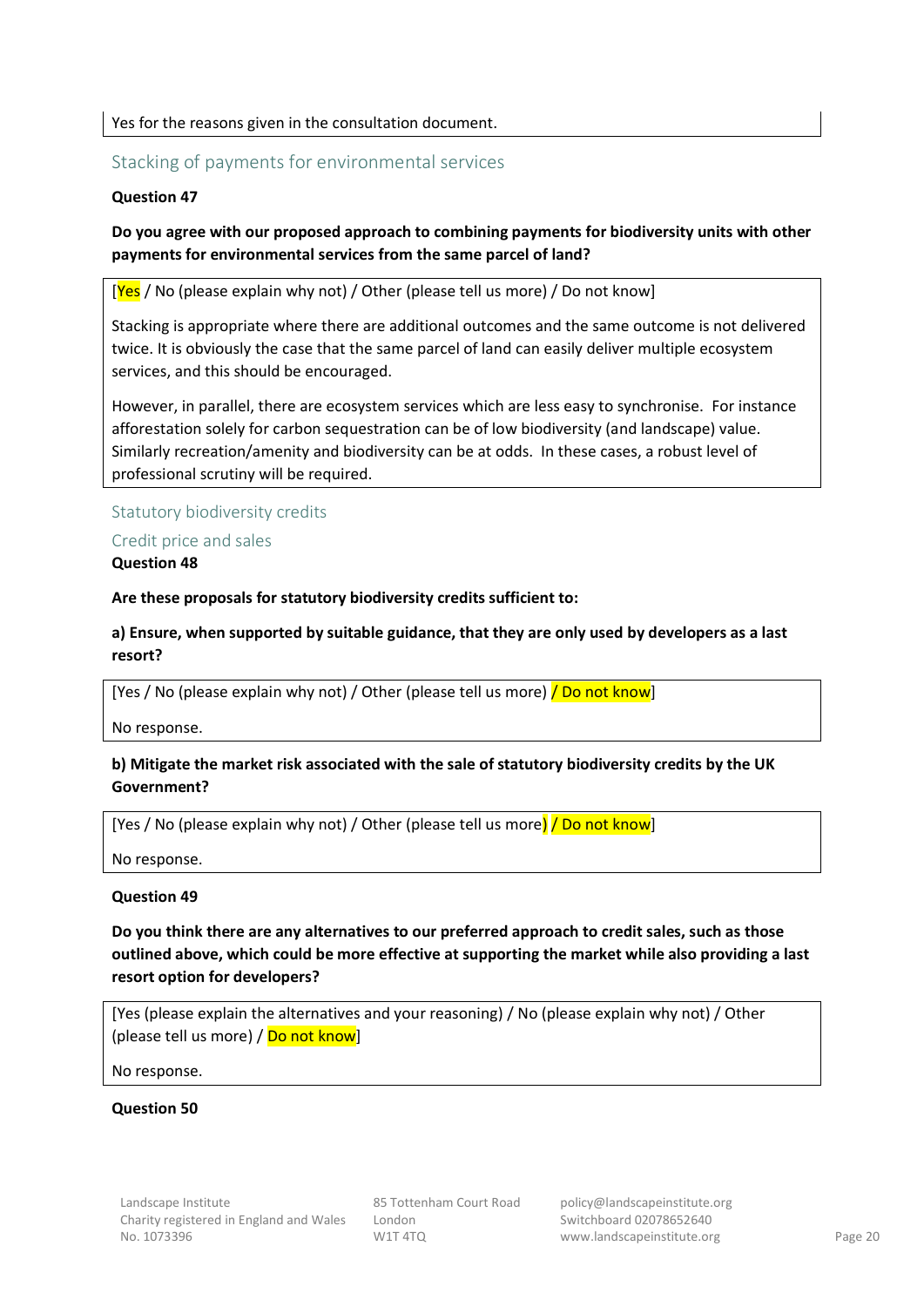## **Do the principles for how we will set, and review credit price cover the relevant considerations?**

[Yes / No (if not, what further considerations should be included?) / Other (please tell us more) / Do not know]

No response.

## Credit investment

## **Question 51**

## **Do you agree with the proposed principles for credit investment?**

[Yes / No (please explain why not) / Other (please tell us more) / Do not know]

No response.

## Reporting, evaluation, and monitoring

## At a project level

## **Question 52**

**Do the above project-level management, monitoring, enforcement, and reporting proposals seem sufficient, achievable, and not overly burdensome on practitioners, developers, or planning authorities?**

[Yes / No, not sufficient / No, overly burdensome or not achievable / No (please explain why not and suggest how could they be improved) / Do not know]

Whilst the proposals may be sufficient in principle, in reality they are taking place in the context of a significant resourcing and skills shortfall within local planning authorities, and are likely to fail on that basis. Recent research has suggested that the majority of gains delivered under current local plan policies are unenforceable.<sup>1</sup>

There has so far been insufficient funding declared to cover the additional costs that planning authorities will incur in respect of monitoring, reporting and enforcement and this is a significant concern.

## **Question 53**

**Do you think earned recognition has potential to help focus enforcement and scrutiny of biodiversity net gain assessments, reporting and monitoring?**

[Yes (please explain why this would help) / No (please explain why this would not help) / Do not know]

Earned recognition is predicated on the fundamental principle that using skilled, competent, and (crucially) chartered/accredited professionals will drive up the standard of delivery, the reduction of

<sup>1</sup> [The Society for Conservation Biology \(wiley.com\)](https://conbio.onlinelibrary.wiley.com/doi/full/10.1111/conl.12820)